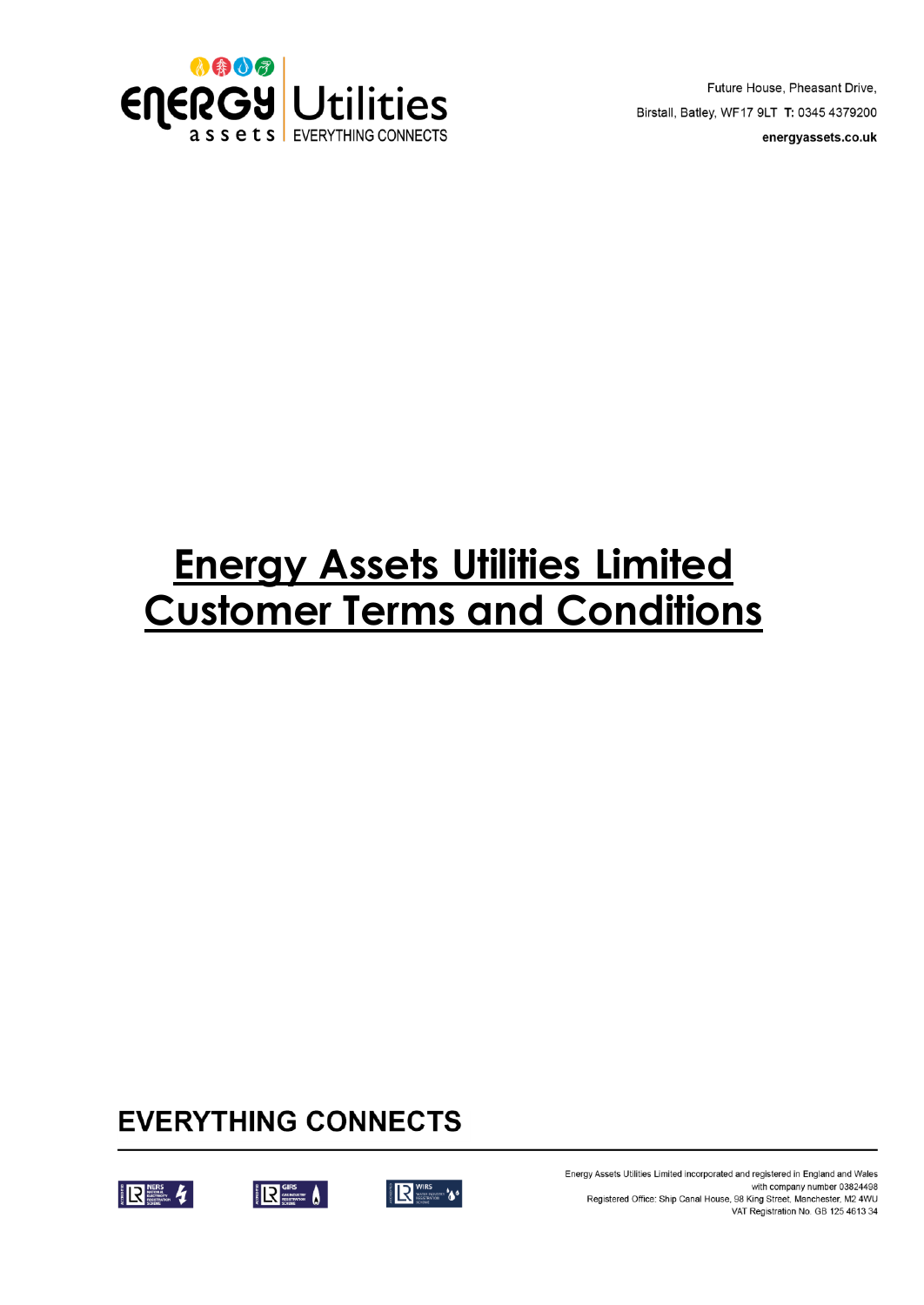#### **CONTENTS**

| $\mathbf{1}$   |                 |
|----------------|-----------------|
| 2              |                 |
| 3              |                 |
| $\overline{4}$ |                 |
| 5              |                 |
| 6              |                 |
| $\overline{7}$ |                 |
| 8              |                 |
| 9              |                 |
| 10             |                 |
| 11             |                 |
| 12             |                 |
| 13             |                 |
| 14             |                 |
| 15             |                 |
| 16             |                 |
| 17             | PAYMENT.<br>.19 |
| 18             |                 |
| 19             |                 |
| 20             |                 |
| 21             |                 |
| 22             |                 |
| 23             |                 |
| 24             |                 |

# **EVERYTHING CONNECTS**







Energy Assets Utilities Limited incorporated and registered in England and Wales with company number 03824498<br>
With company number 03824498<br>
Registered Office: Ship Canal House, 98 King Street, Manchester, M2 4WU<br>
VAT Registration No. GB 125 4613 34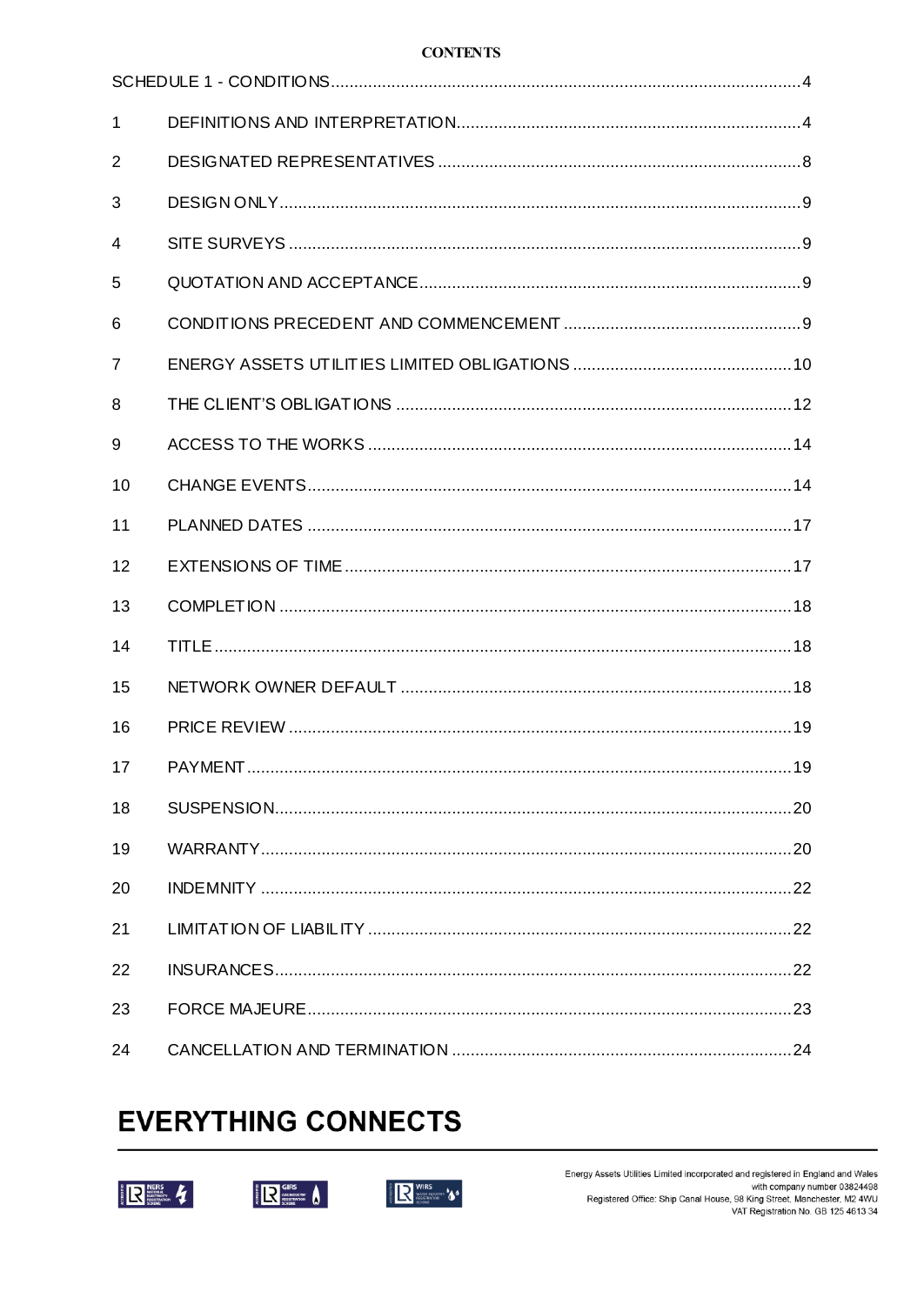| 25             |  |
|----------------|--|
| 26             |  |
| 27             |  |
| 28             |  |
| 29             |  |
| 30             |  |
| 31             |  |
| 32             |  |
| 33             |  |
| 1 <sup>1</sup> |  |
| $\overline{2}$ |  |

# **EVERYTHING CONNECTS**







Energy Assets Utilities Limited incorporated and registered in England and Wales with company number 03824498<br>with company number 03824498<br>Registered Office: Ship Canal House, 98 King Street, Manchester, M2 4WU<br>VAT Registration No. GB 125 4613 34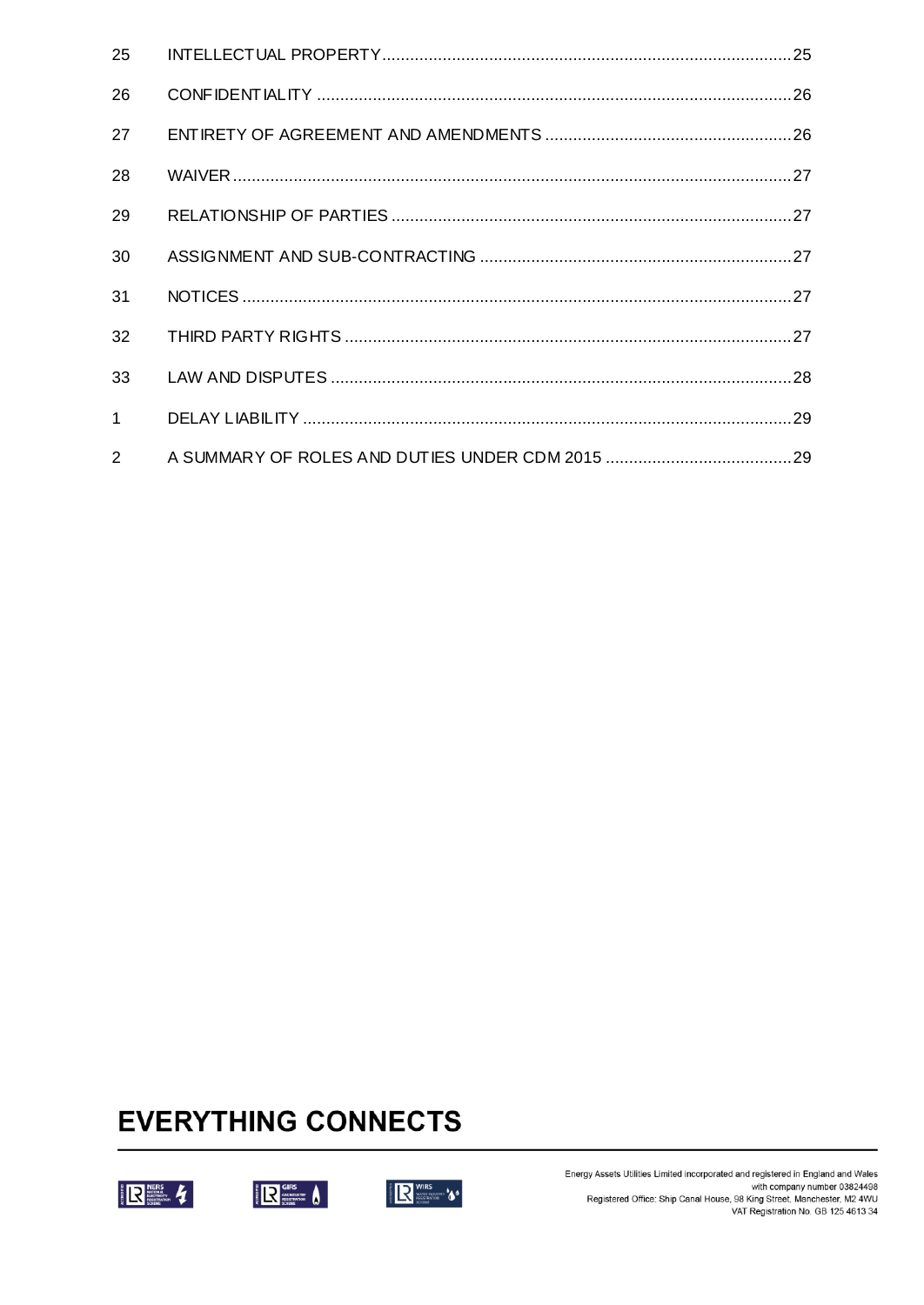# **SCHEDULE 1- Conditions**

# <span id="page-3-2"></span><span id="page-3-1"></span><span id="page-3-0"></span>**1 DEFINITIONS AND INTERPRETATION**

- 1.1 In these Conditions the following words and expressions have the following meanings:
	- (a) **Acceptance** has the meaning ascribed to and occurs at the time identified in Clause [5.3;](#page-8-4)
	- (b) **Advance Payment** means any advance payment identified in the Quotation and any adjustment thereto in accordance with these terms and conditions;
	- (c) **Affiliate** means any subsidiary of a Party, any holding company of a Party, and any subsidiary of any such holding company (where "Subsidiary" and "Holding Company" shall have the meanings assigned to them under Section 736 of the Companies Act 1985) and any company, partnership or joint venture of which any of them shall have directly or indirectly not less than 26% equity participation;
	- (d) **Affected Party** has the meaning ascribed to the term in Clause [23.2;](#page-22-1)
	- (e) **Asset** means the Works or any Phase of the Works (up to and including the emergency control valve) upon Substantial Completion including (without limitation) any Plant and Materials incorporated into the Works;
	- (f) **Background Intellectual Property** means all intellectual property rights including inventions, patents, registered designs, trade marks (whether registered or unregistered), applications for any of the foregoing and the right to apply therefore in any part of the world, copyrights, rights in the nature of copyrights, moral rights, design rights, unregistered Community designs, database rights, topography rights, trade names, business names, logos, get-up, know how, and all or any similar or equivalent rights arising or subsisting in any country of the world, relating to the business, assets, operations or affairs of a Party;
	- (g) **Client Designated Representative** means the person appointed as such in accordance with Clause [2;](#page-7-1)
	- (h) **Commissioning** means purging to natural gas of those elements of the Works designed to convey or contain natural gas, and its pressurisation to normal operating pressure;
	- (i) **Completion Notice** means the notice to be served by Energy Assets Utilities Limited on the Client upon Substantial Completion of the Works and any Phase of the Works;
	- (j) **Conditions** means these terms and conditions;
	- (k) **Conditions Precedent** means any of the conditions precedent set out in clause [6.3;](#page-9-1)
	- (l) **Confidential Information** means any and all information, documents, technical reports, correspondence, data, records, and any other financial or commercial information (in any form electronic or otherwise) in connection with the Works, the performance of the Works or the business or affairs of either Party;
	- (m) **Construction Commencement Date** means the date specified in the Programme or advised by Energy Assets Utilities Limited to the Client in accordance with Clause [11.1](#page-16-2) (subject in each case to any adjustment to such date in accordance with this Agreement), being the date upon which Energy Assets Utilities Limited will commence the construction of the Works, or where the Works are to be performed in phases, the date upon which Energy Assets Utilities Limited will commence construction of the first Phase of the Works;
	- (n) **Agreement** means the agreement incorporating these Conditions;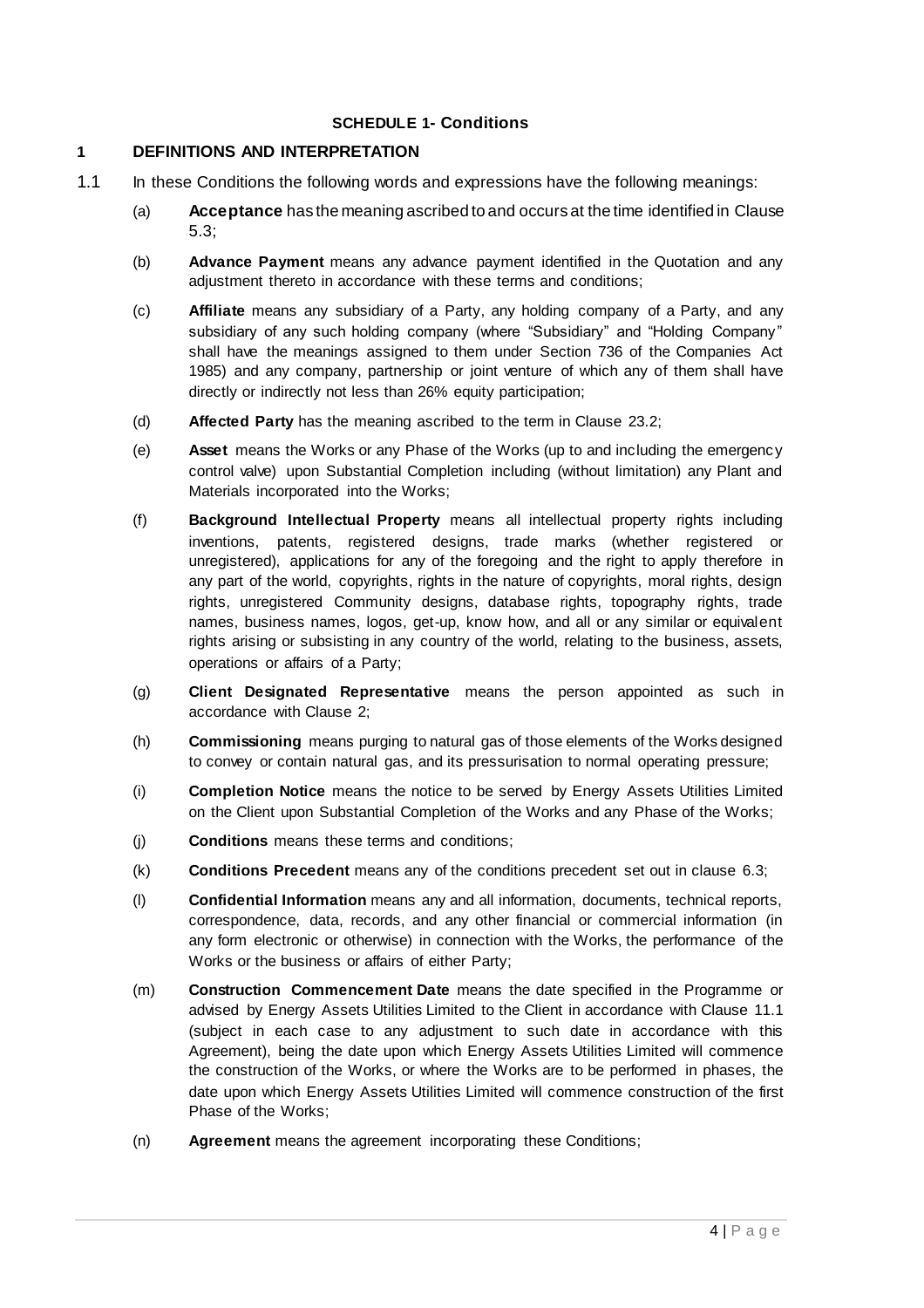- (o) **Date for Final Completion** means a date specified in the Programme or advised by Energy Assets Utilities Limited to the Client in accordance with Clause [11.1](#page-16-2) (subject in each case to any adjustment to such date in accordance with this Agreement), being the date upon which Energy Assets Utilities Limited will achieve Final Completion of the Works or a Phase of the Works (as the case may be);
- (p) **Date for Substantial Completion** means a date specified in the Programme or advised by Energy Assets Utilities Limited to the Client in accordance with Clause [11.1](#page-16-2) (subject in each case to any adjustment to such date in accordance with this Agreement), being the date upon which Energy Assets Utilities Limited will achieve Substantial Completion of the Works or a Phase of the Works (as the case may be);
- (q) **Delivery Requirements** means the requirements and other matters set out in the quotation or subsequently agreed by Energy Assets Utilities Limited.
- (r) **Equipment** means all vehicles, equipment, appliances, instruments, apparatus and other items used in the performance of the Works but does not include anything incorporated or to be incorporated into the Works;
- (s) **Final Completion** means completion of the Works or a Phase of the Works (as the case may be) including all reinstatement;
- (t) **Force Majeure** has the meaning ascribed to the term in Clause [23;](#page-22-2)
- (u) **Energy Assets Utilities Limited** means Energy Assets Utilities Limited (Company Number 03824498) whose registered office is at Future House, Pheasant Drive, Birstall, Batley, West Yorkshire, WF17 9LT or any other Energy Assets Limited (Company Number 05417114) subsidiary or associated company;
- (v) **Energy Assets Utilities Limited Designated Representative** means the person appointed as such in accordance with Clause [2;](#page-7-1)
- (w) **Gas Transporter** means a gas transporter within the meaning of and licensed under the Gas Act 1986 (as amended) who has entered or will enter into the Gas Transporter Agreement with Energy Assets Utilities Limited or any alternative gas transporter nominated by Energy Assets Utilities Limited replacement therefore;
- (x) **Gas Transporter Agreement** means an agreement entered into or to be entered into between Energy Assets Utilities Limited and a Gas Transporter under which the Gas Transporter agrees to execute the Works and/or adopt the Asset in accordance with the terms and conditions stated therein, provided that where Energy Assets Utilities Limited has entered into a framework or other agreement with the Gas Transporter under which the Gas Transporter may agree to execute works and/or adopt assets from time to time, any reference in this Agreement to Energy Assets Utilities Limited entering into or having entered into the Gas Transporter Agreement shall include the agreement of any matters or terms and any acceptance required pursuant to such framework in relation to the Works and/or the Asset;
- (y) **Electricity Network Agreement** means an agreement entered into or to be entered into between Energy Assets Utilities Limited and the Electricity Network Owner under which the Network Owner agrees to execute the Works and/or adopt the Asset in accordance with the terms and conditions stated therein, provided that where Energy Assets Utilities Limited has entered into a framework or other agreement with the Network Owner under which the Network Owner may agree to execute works and/or adopt assets from time to time, any reference in this Agreement to Energy Assets Utilities Limited entering into or having entered into the Electricity Network Agreement shall include the agreement of any matters or terms and any acceptance required pursuant to such framework in relation to the Works and/or the Asset;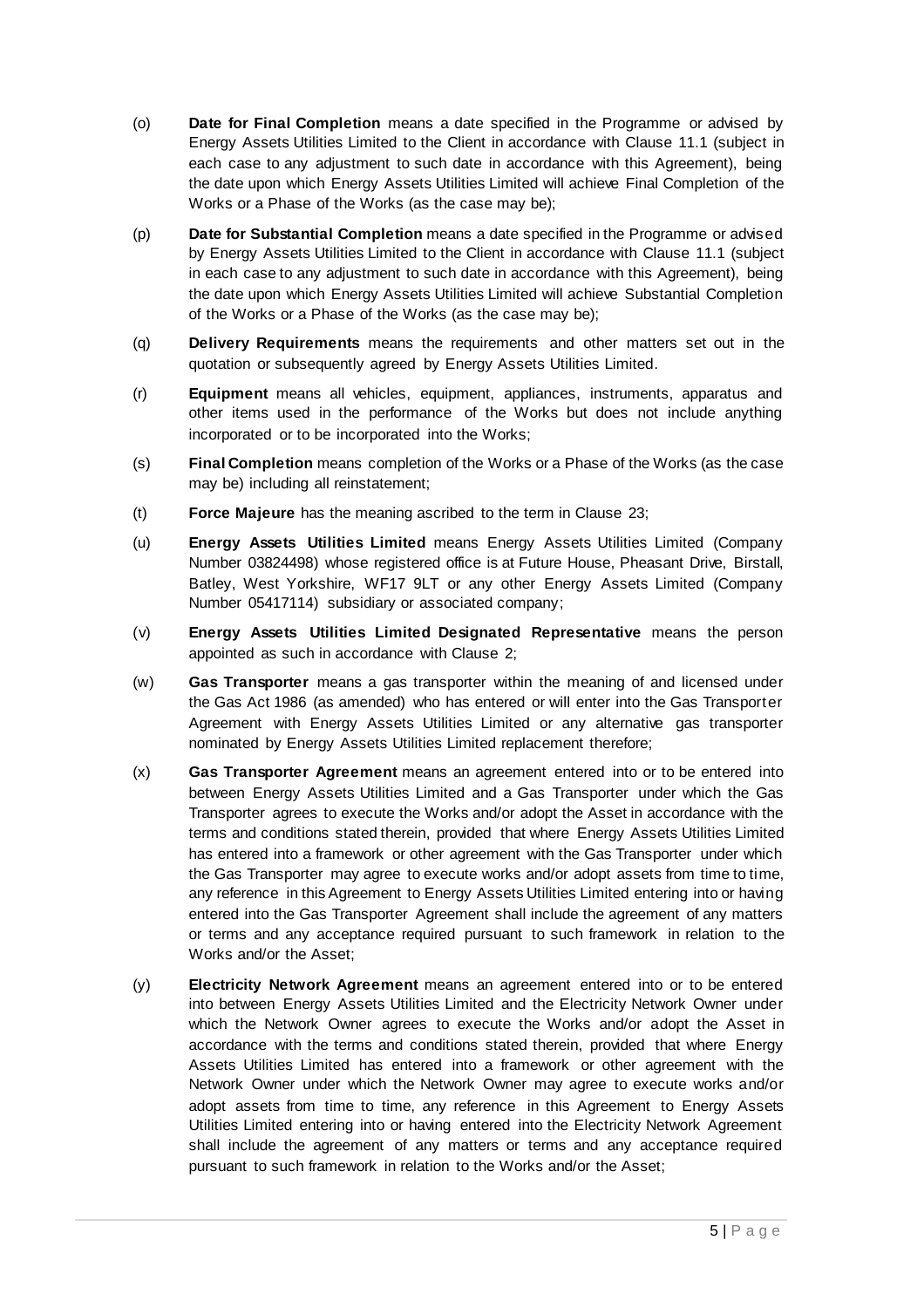- (z) **Water Network Agreement** means an agreement entered into or to be entered into between The Developer and the Water Network Owner under which the Network Owner agrees to execute the Works and/or adopt the Asset in accordance with the terms and conditions stated therein, provided that where the Developer has entered into a framework or other agreement with the Network Owner under which the Network Owner may agree to execute works and/or adopt assets from time to time, any reference in this Agreement to the Developer entering into or having entered into the Water Network Agreement shall include the agreement of any matters or terms and any acceptance required pursuant to such framework in relation to the Works and/or the Asset;
- (aa) **Highway** means in respect of the Works being conducted in England and Wales "street" and in respect of the Works being conducted in Scotland "road" as such terms are defined in NRSWA;
- (bb) **IP Rights** means all intellectual property rights including inventions, patents, registered designs, trade marks (whether registered or unregistered), applications for any of the foregoing and the right to apply therefore in any part of the world, copyrights, rights in the nature of copyrights, moral rights, design rights, unregistered Community designs, database rights, topography rights, trade names, business names, logos, get-up, know how, and all or any similar or equivalent rights arising or subsisting in any country of the world, in or relating to the Works or the design of the Works;
- (cc) **Legislation** means all statutes, statutory instruments, by-laws, regulations and directives relevant to the Works or this Agreement or that affect either Party in performance of its obligations under this Agreement;
- (dd) **Liquidated Damages** means any liquidated damages payable in accordance with clause [13.2;](#page-17-3)
- (ee) **Meter** means any device(s) to record the volume of gas, water or electricity passing or intended to pass through the Supply Point and, in connection with such recording, to control such gas, water and electricity;
- (ff) **Minimum Information Requirements** means the information required to be provided by the Client in completing the Customer Application Form prior to submission of the Quotation and such further information Energy Assets Utilities Limited requests from the Client;
- (gg) **Network** means a gas, water or electric system or system of pipelines and cables designed or installed so that either one or alternatively several buildings can be connected to it, including any and all associated mains and service pipes, meters, meter boxes, regulators and ancillary plant and equipment;
- (hh) **Network Owner** means the owner of a Network;
- (ii) **NJUG** relates to the National Joint Utilities Group recommended positioning of Utilities apparatus for new work on new developments and in existing streets;
- (jj) **Normal Working Hours** means the hours of 8.00 am to 5.00 pm on any Working Day;
- (kk) **NRSWA** means the New Roads and Street Works Act 1991 and any regulations made under that act and any amendment or modification to or replacement for that act or such regulations;
- (ll) **Outlet** means all pipe and cables with consuming facilities installed or to be installed downstream of any Meter;
- (mm) **Party** means the Client or Energy Assets Utilities Limited (as the case may be) and Parties means both of them;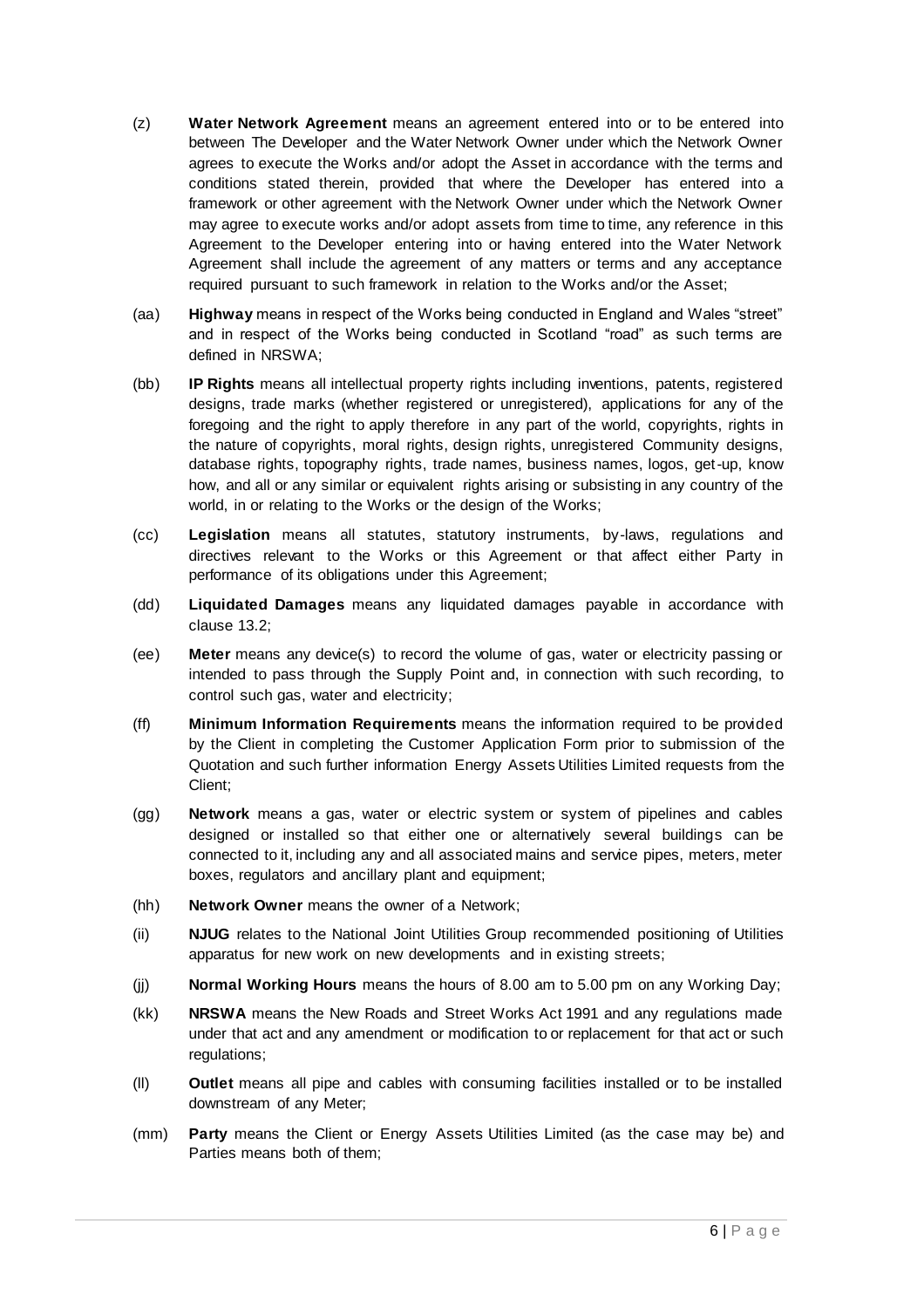- (nn) **Phase of the Works** means each phase (if any) identified in the Quotation or otherwise agreed in writing between the Parties;
- (oo) **Planned Dates** means in relation to the Works or Phase of the Works, the Construction Commencement Date, the Date for Substantial Completion and the Date for Final Completion;
- (pp) **Plant and Materials** means any items intended to be incorporated into the Works;
- (qq) **Price** means the total price for the Works as adjusted in accordance with this Agreement;
- (rr) **Price Review Date** has the meaning ascribed to the term in Clause [16.1;](#page-18-2)
- (ss) **Programme** means the programme for the Works or any Phase of the Works as identified or detailed in the Quotation or otherwise agreed in writing between the Parties;
- (tt) **Quotation** means the quotation forming part of this Agreement as issued by Energy Assets Utilities Limited to the Client containing details of the Works and Price, together with any other documents expressly incorporated therein;
- (uu) **Quotation Acceptance Form** means the form of acceptance annexed to the Quotation;
- (vv) **Reasonable and Prudent Operator** and **RPO** means a person seeking in good faith to perform its contractual obligations, and in so doing and in the general conduct of its undertaking exercising that degree of skill, diligence, prudence and foresight that is reasonably and ordinarily be expected from a skilled and experienced operator complying with applicable law engaged in the same type of undertaking in the same or similar circumstances and conditions;
- (ww) **Reinforcement Costs** means any sums paid or to be paid by Energy Assets Utilities Limited to the Gas Transporter in respect of the cost of any reinforcement of any pipeline required upstream of the Works;
- (xx) **Site** means the premises, property, lands, waters and other places on, under, in or through which the Works or any part of the Works are to be performed, including areas for temporary storage, accommodation and welfare facilities, as more particularly described in the Quotation and where applicable, a plan showing the boundaries of the site appended thereto;
- (yy) **Site Survey** means a non-intrusive visual survey of the Site;
- (zz) **Street Works Licence** means
	- (i) a street works licence required in accordance with section 50 of NRSWA in respect of any part of the Works within a Highway or the positioning of any part of the Asset within a Highway, and
	- (ii) any permit required under the Traffic Management Act 2004 or any regulations made under that Act,

or in each case any modification re-enactment or replacement of any such section or act;

- (aaa) **Substantial Completion** means the completion of the Works, or where applicable any Phase of the Works (including in each case any Commissioning), with the exception of any reinstatement and any other parts of the Works to be carried out following Commissioning;
- (bbb) **Supply Point** means the nearest emergency control valve installed upstream of the location at which a Meter in respect of a service connection is installed or to be installed (whether by Energy Assets Utilities Limited or others);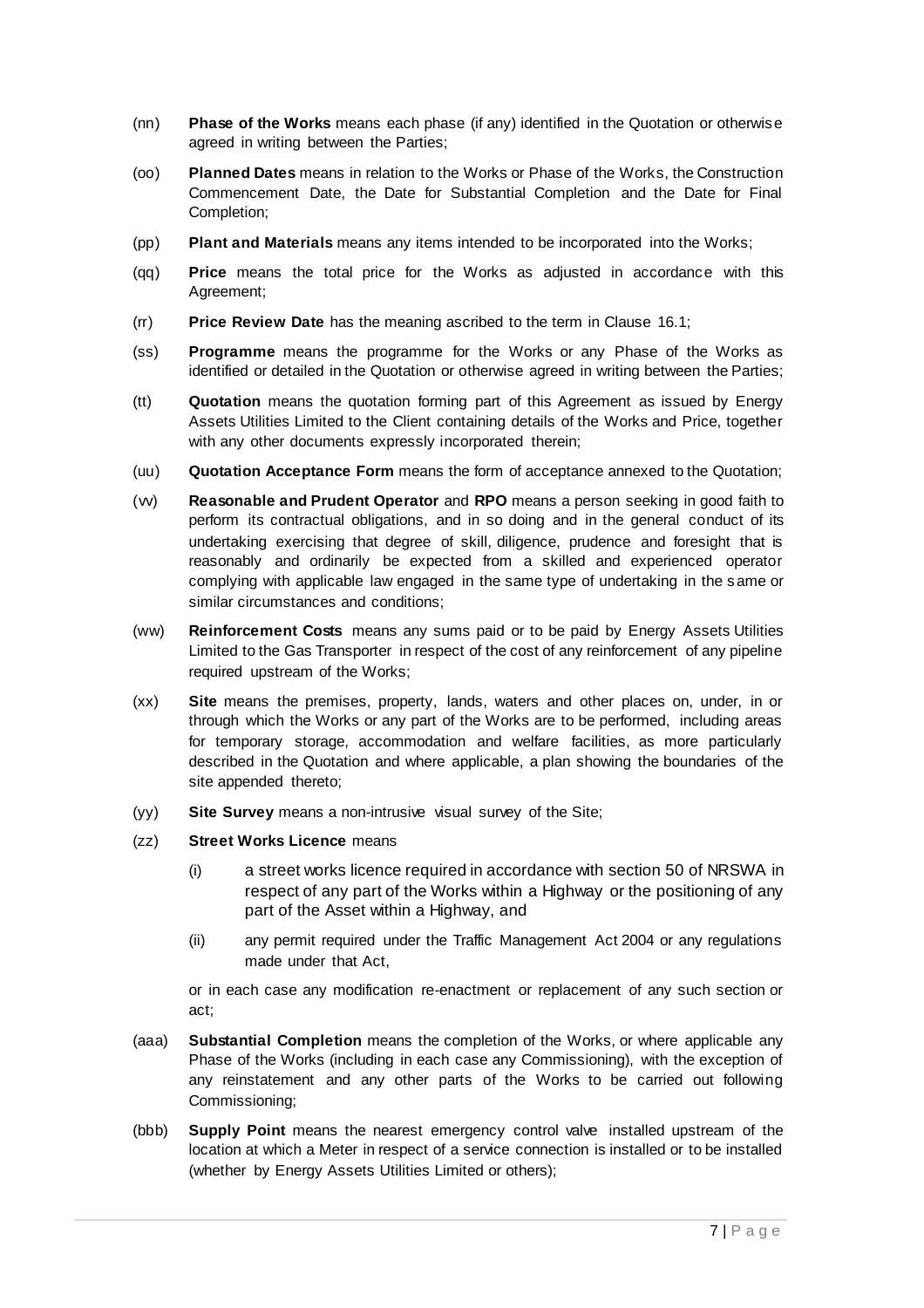- (ccc) **TeCSA Adjudication Rules** means the procedural rules for adjudication of the Technology and Construction Solicitors Association;
- (ddd) **Variation** means:
	- (i) an addition to, deduction from, cancellation of or other change or variation to all or any part of the Works; and/or
	- (ii) a change to or deferral of all or any of the Planned Dates, the Programme or the timing or content of the Works or any Phase of the Works; and
	- (iii) any other matter identified in this Agreement as constituting a Variation;
- (eee) **Works** means the works and/or design services detailed in the Quotation, including any Phases of the Works, any Plant and Materials and any Variation;
- (fff) **Working Day** means any day other than Saturday, Sunday and any day that is a bank holiday in England and Wales or (in the case of Works performed in Scotland) in Scotland under the Banking and Financial Dealings Act 1971.
- (ggg) **CDM** means Construction (Design and Management) Regulations 2015, including guidance on the regulations published by the Health and Safety Executive.
- 1.2 Terms defined in this Clause [1](#page-3-2) include the singular and the plural as the context so requires.
- 1.3 Unless otherwise stated references to clauses shall mean clauses of these Conditions.
- 1.4 Headings are inserted in these Conditions for convenience only and do not form part of and shall not affect the interpretation or construction of these Conditions.
- 1.5 Any phrase introduced by the terms "including", "include" , "in particular" or any similar expression shall be construed as illustrative and shall not limit the sense of the words preceding those terms.
- 1.6 These Conditions shall have precedence over any other document referred to in or forming part of this Agreement and shall apply to the exclusion of any other terms and conditions referred to in the Quotation Acceptance Form or any other document emanating from the Client.

#### <span id="page-7-1"></span><span id="page-7-0"></span>**2 DESIGNATED REPRESENTATIVES**

- 2.1 The Client shall by notice to Energy Assets Utilities Limited appoint the Client Designated Contractual Representative. Save to the extent that the contrary is specified in such notice, the Client Designated Representative shall have authority to act for and on behalf of the Client in all matters in connection with this Agreement.
- 2.2 The Client shall by notice to Energy Assets Utilities Limited appoint CDM Designated Representatives, in accordance with the regulations and the table in schedule 2 A summary of roles and duties under CDM 2015
- 2.3 Energy Assets Utilities Limited shall by notice to the Client appoint the Energy Assets Utilities Limited Designated Contractual Representative. Save to the extent the contrary is specified in such notice, the Energy Assets Utilities Limited Designated Representative shall have authority to act for and on behalf of Energy Assets Utilities Limited in all matters in connection with this Agreement.
- 2.4 Energy Assets Utilities Limited shall by notice to the Client appoint CDM Designated Representatives, in accordance with the regulations and the table in schedule 2 A summary of roles and duties under CDM 2015
- 2.5 Any instructions, directions or orders the Client may give to Energy Assets Utilities Limited or to the Energy Assets Utilities Limited Designated Representative shall be in writing.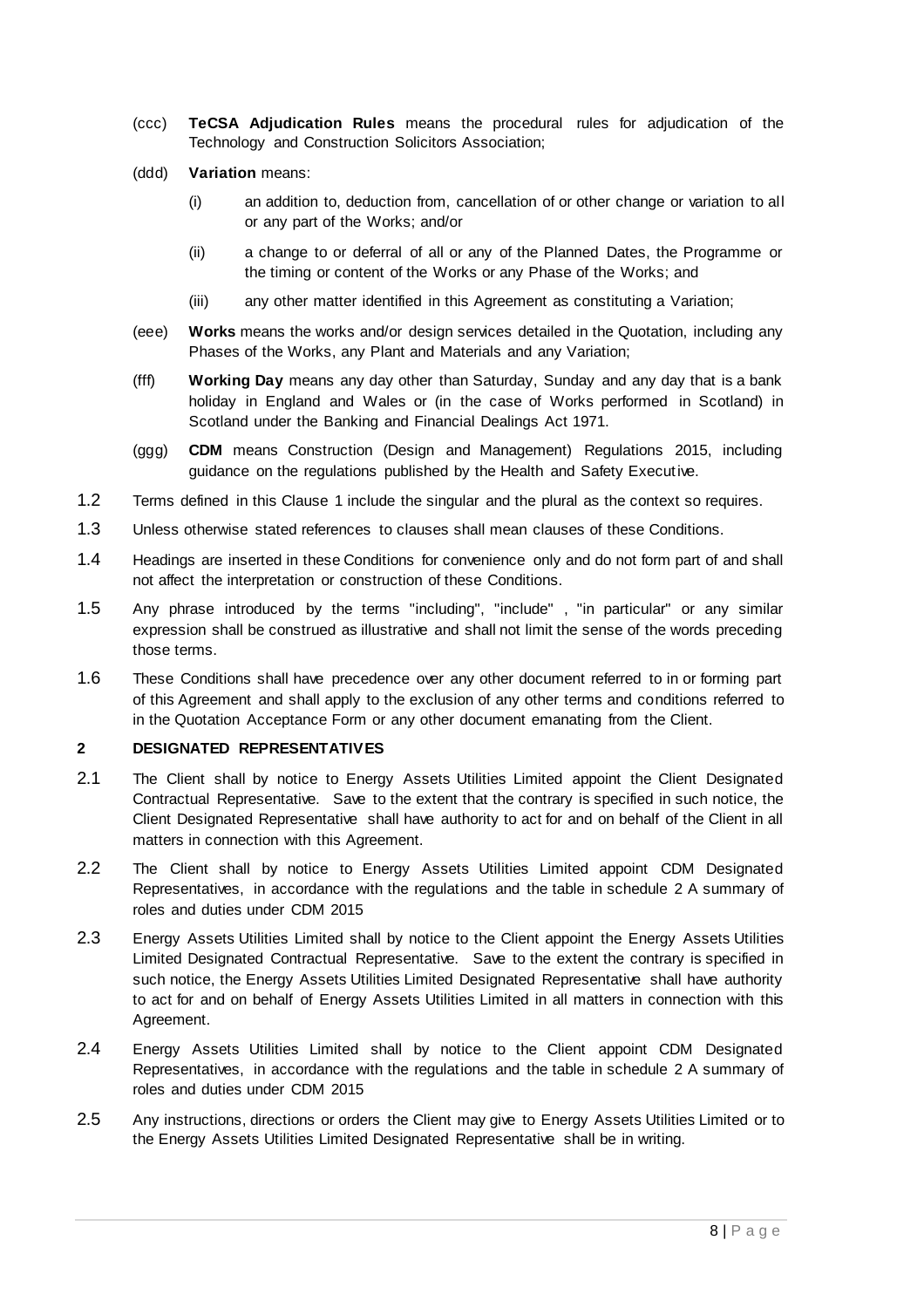# <span id="page-8-0"></span>**3 DESIGN ONLY**

- 3.1 Notwithstanding any other provision of this Agreement, where the Works consist of design services and services preparatory to provision of a design only, the following provisions apply.
	- (a) Energy Assets Utilities Limited obligations shall be limited to the provision of a design drawing as described in the Quotation.
	- (b) Save where the contrary is expressly provided, any provision of these terms and conditions relating to:
		- (i) carrying out by Energy Assets Utilities Limited of works on Site (including Site rules, procurement, construction, performance and/or supervision of any works);
		- (ii) execution of the Works by or transfer of ownership of the Works and/or the Asset to a Network Owner;
		- (iii) entry into any Gas Transporter Agreement or any termination of or under any such agreement; and
		- (iv) entry into any Electricity Network Agreement or any termination of or under any such agreement; and
		- (v) obtaining of any permissions, consents, licences (including Street Works Licences), easements or other rights that may be necessary for or in connection with execution of any works to Energy Assets Utilities Limited design;

shall not apply.

(c) For the avoidance of doubt, Energy Assets Utilities Limited shall be under no obligation to obtain any Street Works Licence and gives no warranty that any permissions, consents, licences (including Street Works Licences), easements or other rights that may be necessary for or in connection with execution of any works to Energy Assets Utilities Limited design are or would be obtainable.

### <span id="page-8-1"></span>**4 SITE SURVEYS**

4.1 Where the Quotation indicates that Energy Assets Utilities Limited was unable to gain access to carry out a Site Survey prior to issuing the Quotation, the Quotation will be subject to amendment and the Price and Planned Dates shall be adjusted to take into account of any working restrictions, physical conditions and/or obstructions not expressly allowed for in such Quotation.

# <span id="page-8-2"></span>**5 QUOTATION AND ACCEPTANCE**

- 5.1 The Quotation is personal to the Client and may not be assigned without Energy Assets Utilities Limited written consent;
- 5.2 To proceed with a Quotation, the Client must complete and return the Quotation Acceptance Form to Energy Assets Utilities Limited within the period of validity specified in the Quotation (or within such other period as may be agreed in writing between the Parties);
- <span id="page-8-4"></span>5.3 Acceptance shall take place on receipt by Energy Assets Utilities Limited of the Quotation Acceptance Form. The Quotation may be withdrawn by Energy Assets Utilities Limited at any time prior to Acceptance.

# <span id="page-8-5"></span><span id="page-8-3"></span>**6 CONDITIONS PRECEDENT AND COMMENCEMENT**

- <span id="page-8-6"></span>6.1 Notwithstanding any other provision of this Agreement, Energy Assets Utilities Limited shall have no obligation to:
	- (a) commence or continue to provide the Works (including any design);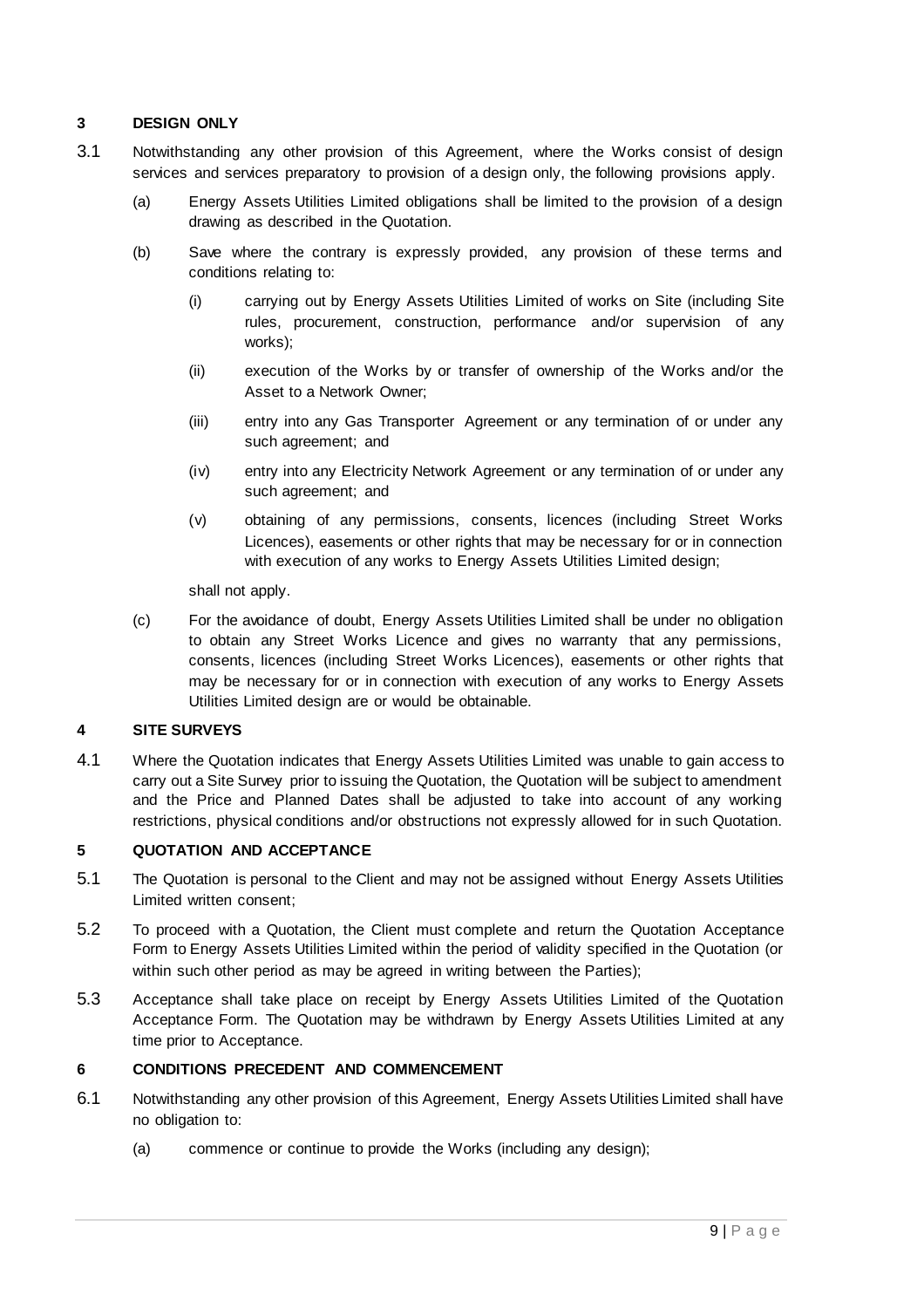- <span id="page-9-2"></span>(b) procure or continue to procure any Plant and Materials or other goods or materials required in connection with the Works; or
- (c) schedule, seek agreement for or confirm to the Client of any of the Planned Dates;

at any time when any of the Conditions Precedent are not fulfilled;

- <span id="page-9-3"></span>6.2 For the avoidance of doubt, performance, commencement or re-commencement of any of the above activities shall not constitute any waiver of any provision of this clause [6](#page-8-5) and shall be without prejudice to Energy Assets Utilities Limited right not to continue with any such activity or obligation at any time when the Conditions Precedent are not fulfilled;
- <span id="page-9-1"></span>6.3 The following are the Conditions Precedent:
	- (a) Energy Assets Utilities Limited and the Gas Transporter have entered into the Gas Transporter Agreement relating to the Works and such agreement remains in full force and effect;
	- (b) Energy Assets Utilities Limited and the Electricity Network Owner have entered into the Electricity Network Agreement relating to the Works and such agreement remains in full force and effect;
	- (c) Energy Assets Utilities Limited employment under the Gas Transporter Agreement has not been terminated for any reason;
	- (d) the Client has made payment in full (free from any set-off or deduction) of any Advance Payment identified in the Quotation;
	- (e) any Street Works Licence or consent required in connection with the Works has been obtained;
	- (f) execution of all or any part of the Works is not prevented by any restriction on the execution of street works pursuant to any relevant Legislation;
	- (g) any approval, authorisation or consent required under the Gas Transporter Agreement has been given by the Gas Transporter; and
	- (h) the Client has complied with its obligations under Clause [8.1](#page-11-1) in full.
- 6.4 In no circumstances shall Energy Assets Utilities Limited be liable to the Client or any third party for any failure or delay in the fulfilment of any of the Conditions Precedent.
- 6.5 If at any time following Acceptance the Conditions Precedent are not fulfilled during any continuous period of 3 months either Party may by written notice to the other elect not to proceed with the Works forming the subject of the relevant Quotation. Save to the extent the Parties agree otherwise any such written notice shall constitute a Variation omitting any outstanding part of the Works other than any reinstatement works falling within a Highway and any further works necessary to leave the Works in a safe condition.

# <span id="page-9-0"></span>**7 ENERGY ASSETS UTILITIES LIMITED OBLIGATIONS**

- 7.1 Energy Assets Utilities Limited shall carry out and complete the Works and comply with its obligations under this Agreement in accordance with the standard of a Reasonable and Prudent Operator (RPO).
- 7.2 Energy Assets Utilities Limited shall use all reasonable endeavours to:
	- (a) enter into the Gas Transporter Agreement and obtain any authorisation or consent required under such agreement; and
	- (b) enter into the Electricity Network Owner Agreement and obtain any authorisation or consent required under such agreement; and
	- (c) obtain any required Street Works Licence;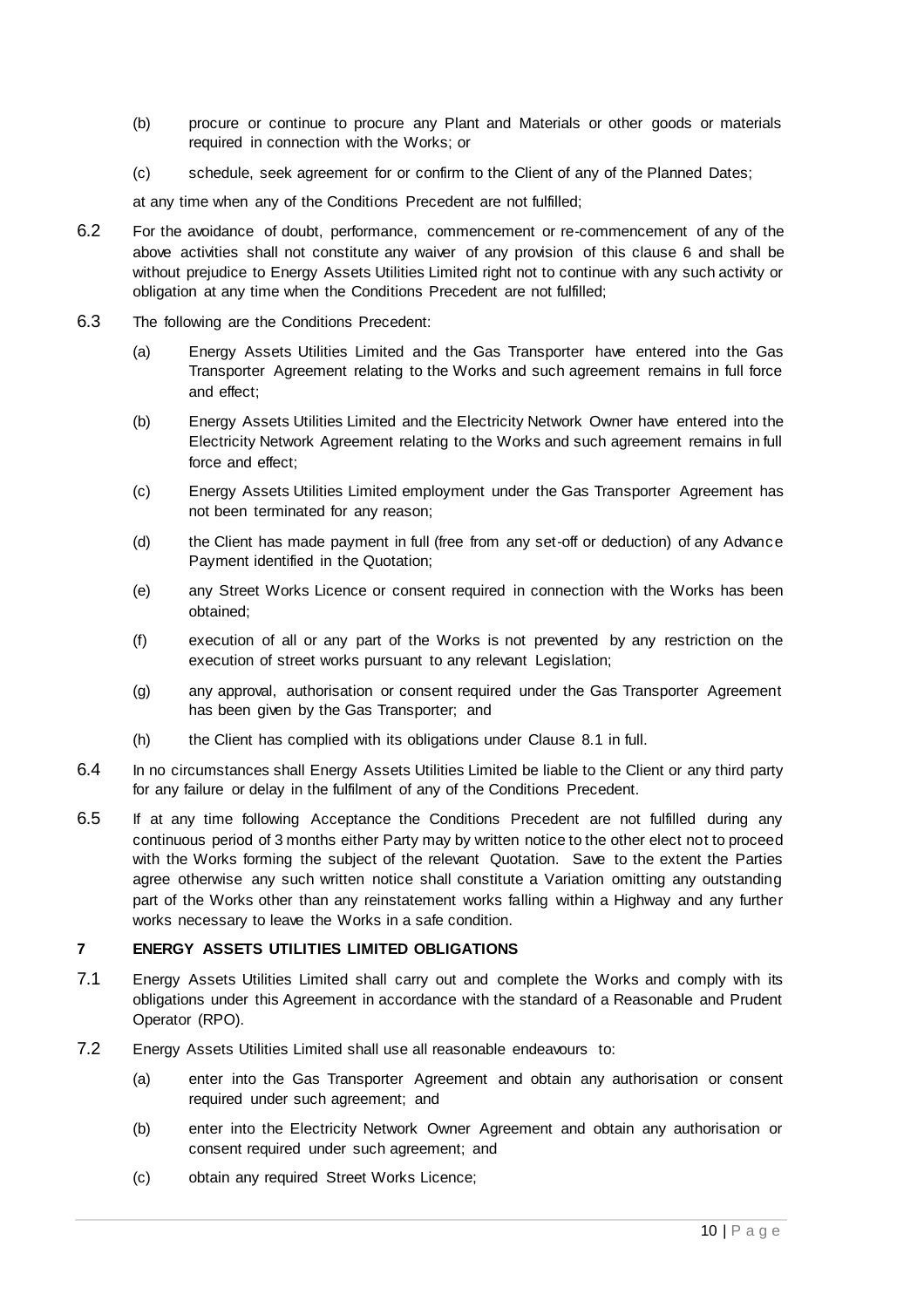provided always that Energy Assets Utilities Limited shall have no obligation to do so until the Client has paid any Advance Payment identified in the Quotation in full (free from any set-off or deduction).

- 7.3 Energy Assets Utilities Limited shall, subject to and in accordance with these Conditions:
	- (a) design, procure, perform and supervise the Works in compliance with these Conditions and all relevant Legislation;
	- (b) comply with the Programme and meet the Planned Dates relating to the Works and any Phase of the Works;
	- (c) comply with all reasonable Site rules agreed between the Parties;
	- (d) comply with the terms of any permission, licence or consent required in connection with the Works and notified to Energy Assets Utilities Limited by the Client;
	- (e) comply with the Delivery Requirements; and
	- (f) subject to provision by the Client of any confirmation of authority required by the relevant Meter Asset Manager or Meter Operator liaise with such Meter Asset Manager and Meter Operator as necessary for the purpose of co-ordination of Meter installation.
- 7.4 The following works and/or matters shall not form part of the Works or otherwise form part of Energy Assets Utilities Limited obligations under this Agreement unless expressly and separately identified in the relevant Quotation as falling within the scope of Energy Assets Utilities Limited obligations and/or the Works or comprised in a Variation:
	- (a) supply and installation of any Meter housing or backboards;
	- (b) supply and installation of any Meter. For the avoidance of doubt, unless the contrary is expressly stated in the Quotation the services to be installed by Energy Assets Utilities Limited will terminate at the Supply Point;
	- (c) provision of any temporary supplies which do not form part of the completed works
	- (d) inspection, installation or alteration of Outlet Pipe;
	- (e) provision, erection or dismantling of any scaffolding, raised platform or other access system required in connection with the Works;
	- (f) making good cosmetic surfaces, plasterwork and decoration;
	- (g) relocation, protection, replacement or any avoidance of damage to growing plants provided that Energy Assets Utilities Limited will take reasonable care to avoid or minimise damage to such plants;
	- (h) diversion of any existing apparatus, cable, duct, pipe-work, drain or infrastructure;
	- (i) temporary or permanent reinstatement of any trench excavated on the Site in the course of the Works or otherwise required in connection with the Works, other than excavation, backfilling or reinstatement required in a Highway;
	- (j) provision any bedding and/or surrounding materials within any trench or excavation or otherwise required in connection with any part of the Works other than within a Highway;
	- (k) removal of any excavated material from site in connection with any trench or excavation to carry out the works;
	- (l) provision and installation of any ducting;
	- (m) construction or formation of any point of entry into any building;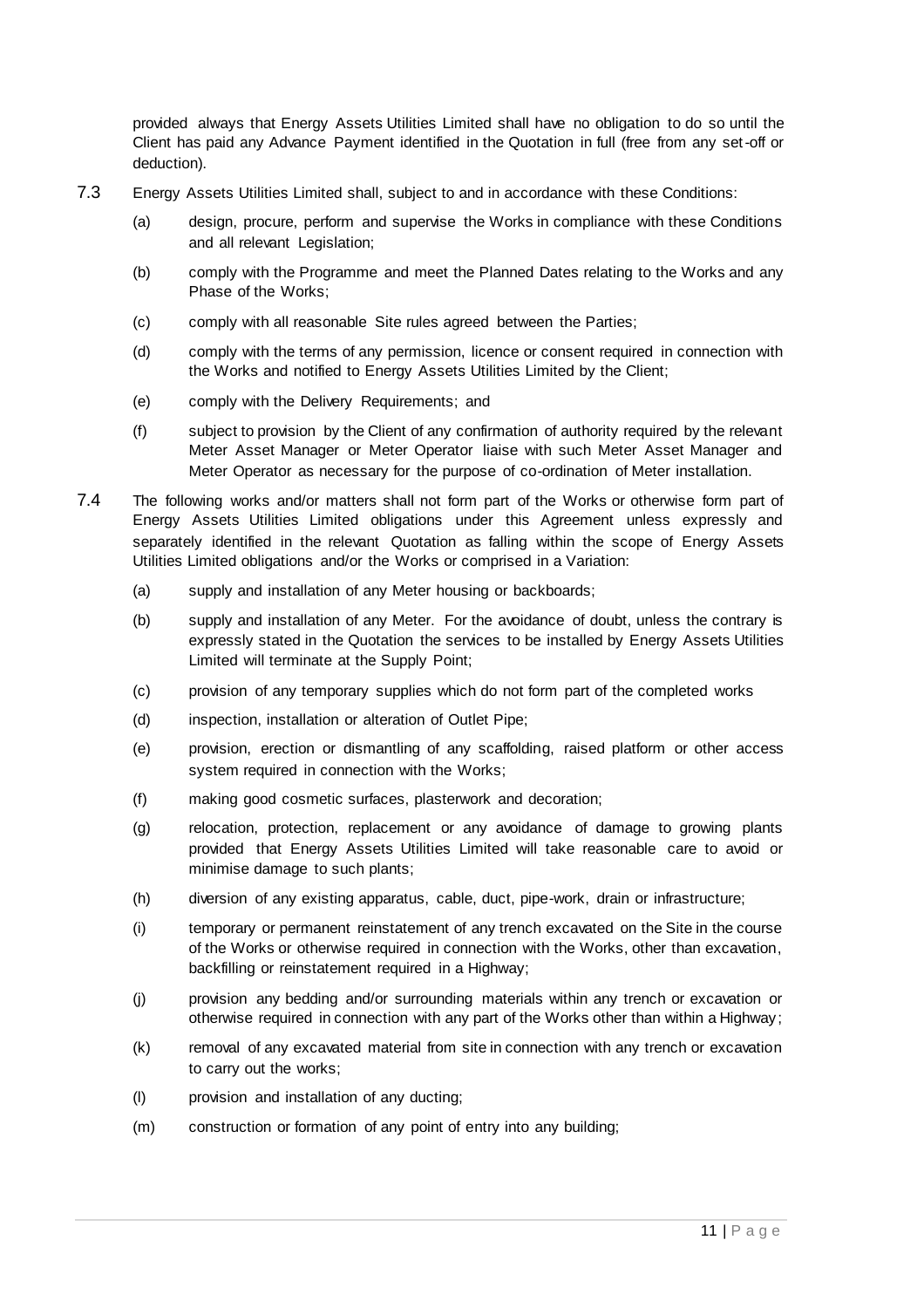- (n) reinstating any original surface (including without limitation any paving, mosaic, coloured tarmac, or tiles) other than within a Highway. Where the Works expressly include reinstatement beyond any Highway.
	- (i) Energy Assets Utilities Limited will reinstate with a safe temporary surface, and
	- (ii) metalled surfaces will be reinstated with tarmac only or alternatively (at Energy Assets Utilities Limited discretion and without imposing any responsibility upon Energy Assets Utilities Limited to prevent any damage) Energy Assets Utilities Limited may relay any undamaged modules removed upon excavation and left adjacent to the excavation;
- (o) performance of the Works or the design thereof so as to avoid interruption to the conveyance of gas to the Supply Point during the conduct of the Works or in the course of any future maintenance of the Works;
- (p) carrying out works outside Normal Working Hours;
- (q) any works and/or matters excluded in the Quotation.
- 7.5 Notwithstanding any other provision of this Agreement any works or commissioning that cannot lawfully be undertaken
	- (a) prior to adoption of the Asset by the Network Owner; or
	- (b) other than by or on behalf of a Network Owner; shall not form part of the Works or otherwise be included in Energy Assets Utilities Limited's obligations under this Agreement save to the extent that Energy Assets Utilities Limited can lawfully perform such works or commissioning under and in accordance with the relevant Gas Transporter Agreement.
- 7.6 Energy Assets Utilities Limited shall be entitled to defer all or any part of the Works in the following circumstances:
	- (a) a request from the Client for a Variation pending accepting of a Change Event Quotation;
	- (b) the Client's inability or failure to give access to and use of the Site as required for performance of the Works or relevant Phase of the Works (as the case may be);
	- (c) the Site not being ready for performance of the Works or relevant Phase of the Works (as the case may be); or
	- (d) non-fulfilment of any of the Conditions Precedent.

# <span id="page-11-2"></span><span id="page-11-0"></span>**8 THE CLIENT'S OBLIGATIONS**

- <span id="page-11-1"></span>8.1 Save to the extent that the contrary is expressly stated in the relevant Quotation, the Client shall promptly and without causing delay to the performance of any part of the Works and in any event not later than 7 days before the Construction Commencement Date or at such earlier time as Energy Assets Utilities Limited may reasonably require:
	- (a) provide all necessary information to Energy Assets Utilities Limited. Such information shall be complete and accurate and shall include (without limitation):
		- (i) all information and data relating to or affecting the Works or performance of the Works; and
		- (ii) all information referred to in the Minimum Information Requirements.

The Client acknowledges and agrees that such information may be relied on by Energy Assets Utilities Limited in designing and performing the Works and for all purposes relating to this Agreement;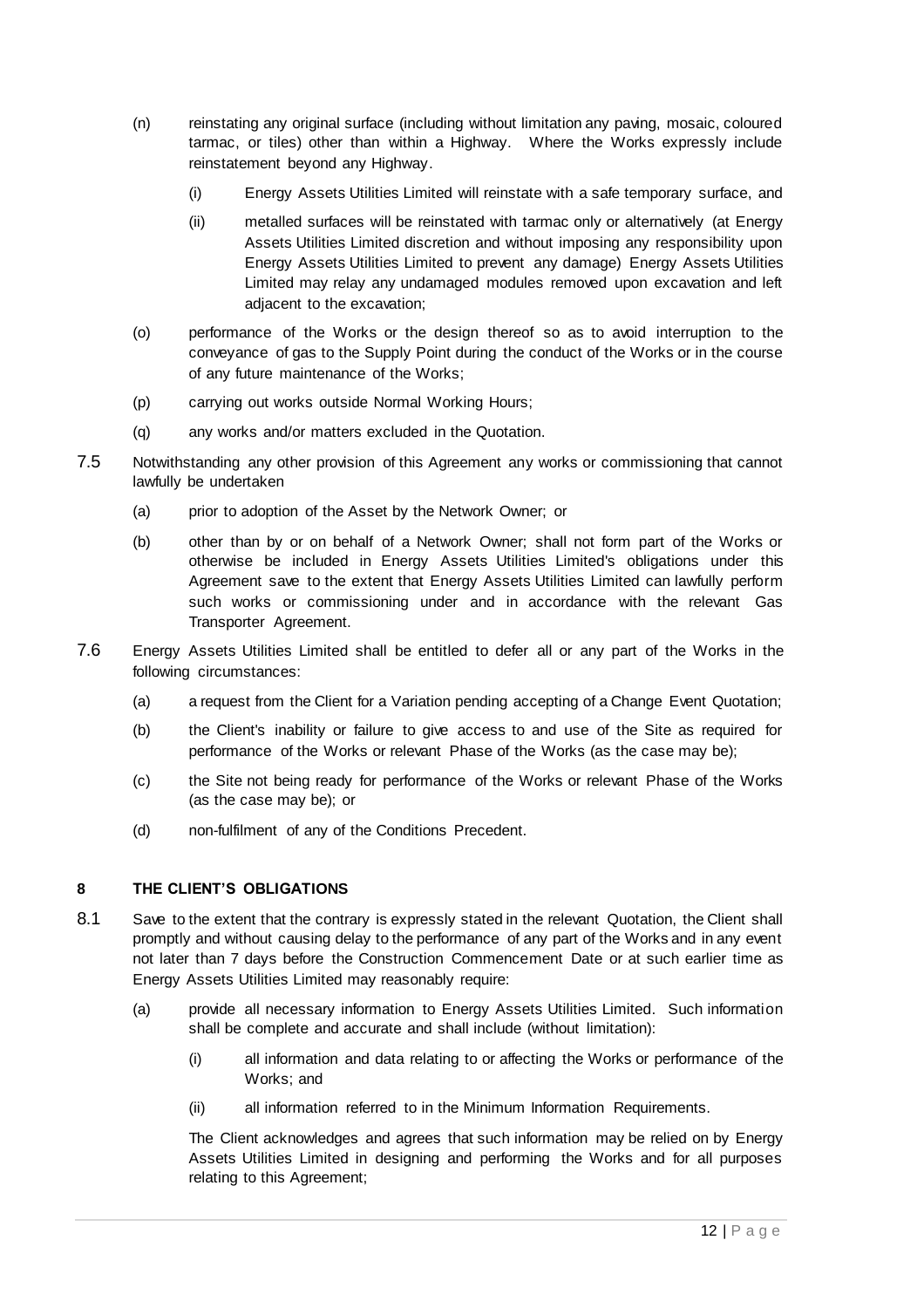- (b) grant or procure the grant from any relevant third party of all planning and other permissions, consents, approvals, licences, easements, leases, interests and rights (in each case on an unconditional and irrevocable basis and on reasonable terms agreed between the Parties) necessary for performance of the Works, the siting, installation, operation and maintenance of the Asset, and ownership of the Works and the Asset by the Network Owner (including without limitation all permissions, consents, licences, easements, conveyances, leases, grants, transfers, interests and rights required by and on any terms specified by the Network Owner), save that the Client shall not be required to obtain any Street Works Licence;
- (c) grant or procure permission to enable Energy Assets Utilities Limited, its sub-contractors or agents to gain such access to and possession of the Site (other than any part of the Site falling within a Highway) as Energy Assets Utilities Limited may reasonably require for performance of the Works or any Phase of the Works and ensure that Energy Assets Utilities Limited, its sub-contractors and agents may obtain such access and possession at all times during performance of the Works;
- (d) demonstrate compliance with sub-clauses [6.1\(b\)](#page-9-2) and [6.1\(c\)](#page-9-3) above by notifying Energy Assets Utilities Limited in writing when it has fulfilled such obligations and providing to Energy Assets Utilities Limited copies of all planning and other permissions, consents, licences, easements, leases, interests, rights and conveyances granted or procured by the Client in accordance with those sub-clauses. For the purposes of this Agreement such permissions, consents, licences, easements, leases, interests and rights shall be deemed not to be in place until such copies have been provided to Energy Assets Utilities Limited.
- 8.2 The Client shall:
	- (a) promptly and so as to not to cause any delay or disruption to the Works, where required pursuant to the Quotation or any Variation or as agreed in writing between the Parties, provide any Plant and Materials, Equipment and services to be provided by the Client;
	- (b) provide and install all ducting to the required specification for the installation of all mains and services;
	- (c) provide and install to the boundary of the adopting highway water supply pipes to enable connection of the communication pipe within 300mm of the boundary;
	- (d) provide in advance of the works line and level for installation of the works to comply with NJUG volume 1;
	- (e) ensure that all works to be carried out by others or that are to be completed prior to performance of all or any part(s) of the Works are carried out promptly and so as not to cause any delay or disruption to the Works;
	- (f) comply with all relevant Legislation;
	- (g) pay to Energy Assets Utilities Limited all sums falling due under this Agreement (subject to any right of set-off or deduction the Client may have in accordance with this Agreement);
	- (h) during performance of the Works, report any suspected interference with the Works (or any part thereof) or any Plant and Materials or Equipment of which the Client is aware to Energy Assets Utilities Limited promptly.
- 8.3 For the avoidance of doubt, the Client will comply with the requirements of this clause [8](#page-11-2) at its own cost without any cost or charges being incurred by Energy Assets Utilities Limited or the Gas Transporter.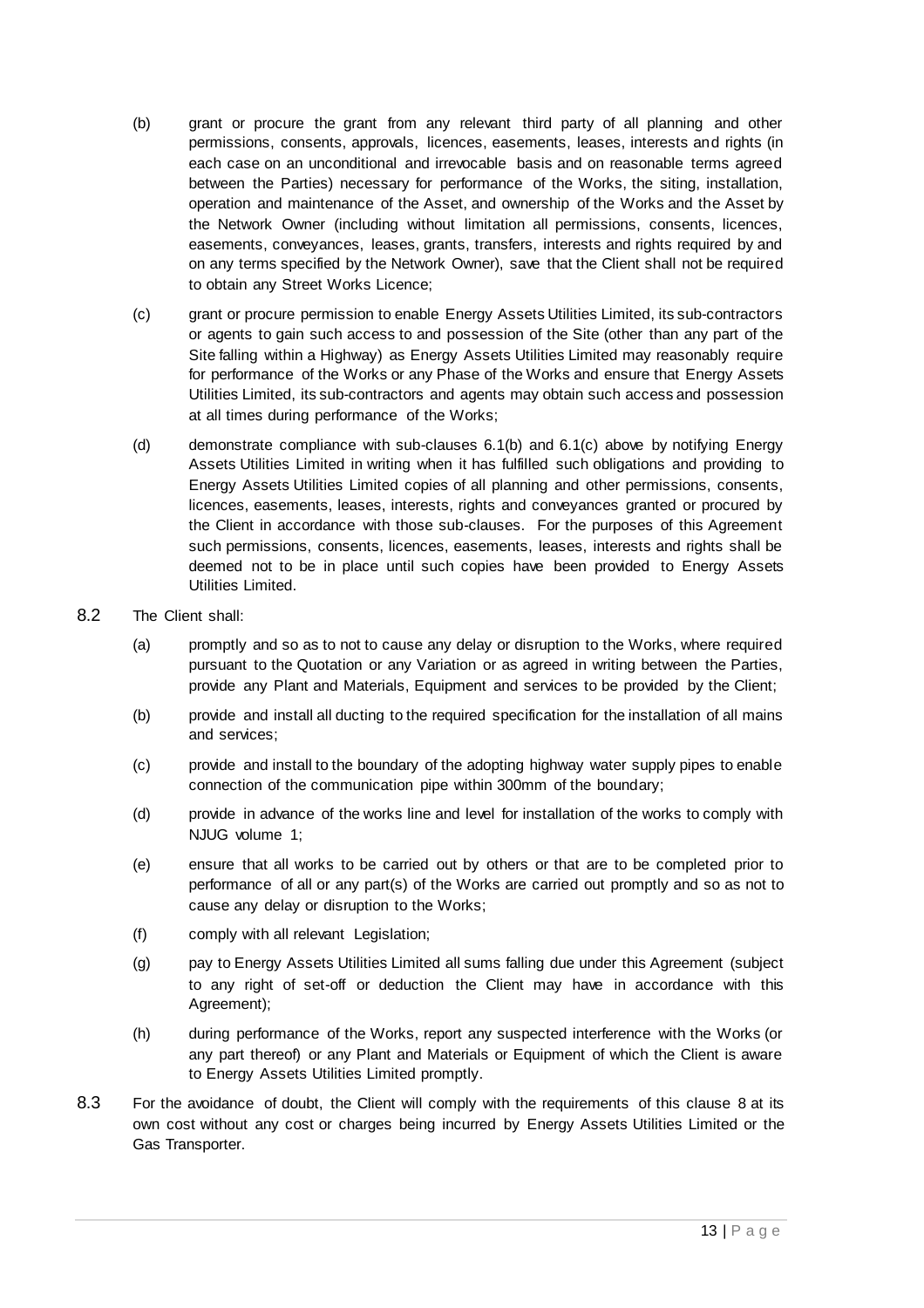#### <span id="page-13-0"></span>**9 ACCESS TO THE WORKS**

- 9.1 Energy Assets Utilities Limited shall afford the Client together with any other person(s) nominated by the Client and approved by Energy Assets Utilities Limited reasonable access to witness the Works. The Client will comply with the prevailing safety rules and regulations in operation at the Site and such further rules and regulations that Energy Assets Utilities Limited may reasonably impose and shall ensure that any such nominated persons comply with such rules and regulations.
- 9.2 Supervision of the Works will at all times remain the responsibility of Energy Assets Utilities Limited.

#### <span id="page-13-2"></span><span id="page-13-1"></span>**10 CHANGE EVENTS**

- 10.1 The Client may request in writing a Variation. The Client acknowledges that any Variation will require design approval by the Network Owner and Relevant Upstream Network Owner. Subject to the following provisions of this Clause [10](#page-13-2) and any approval required from the Network Owner and/or Relevant Upstream Network Owner, a Variation requested by the Client shall take effect.
- 10.2 The following are Change Events:
	- (a) a Variation requested by the Client;
	- (b) the Network Owner requires Energy Assets Utilities Limited to make any Variation or other change to the design or performance of the Works due to Network Owner or other Network Owner requirements, or a Network Owner requires that Energy Assets Utilities Limited make any such Variation or other change;
	- (c) there is any error, omission or inaccuracy in or change to:
		- (i) any assumption or matter identified in the Quotation,
		- (ii) the location of final connection point(s) onto any existing Network as indicated by the relevant Network Owner, or
		- (iii) any other information provided by the Client, the Customer, a Network Owner or others concerning any existing Network or infrastructure,

and such error, omission, inaccuracy or change necessitates a Variation or other change to the design or performance of the Works, whether to connect to any existing Network in accordance with Network Owner requirements or otherwise;

- (d) additional connections or other changes to the Works or the design or performance of the Works are required due to any re-phasing of or delay to the Works or any part of the Works, save to the extent that such re-phasing or delay is caused by Energy Assets Utilities Limited;
- (e) Energy Assets Utilities Limited encounters:
	- (i) any artificial obstruction not accurately identified and located within information provided to Energy Assets Utilities Limited by the Client, the Customer or relevant Network Owner prior to the date of Acceptance;
	- (ii) site layouts or physical conditions that could not reasonably have been foreseen by Energy Assets Utilities Limited (acting as an RPO) prior to issue of the relevant Quotation; or
	- (iii) items of historical, archaeological or special scientific interest;

and any such obstruction or conditions necessitates a Variation or other change to the design or performance of the Works;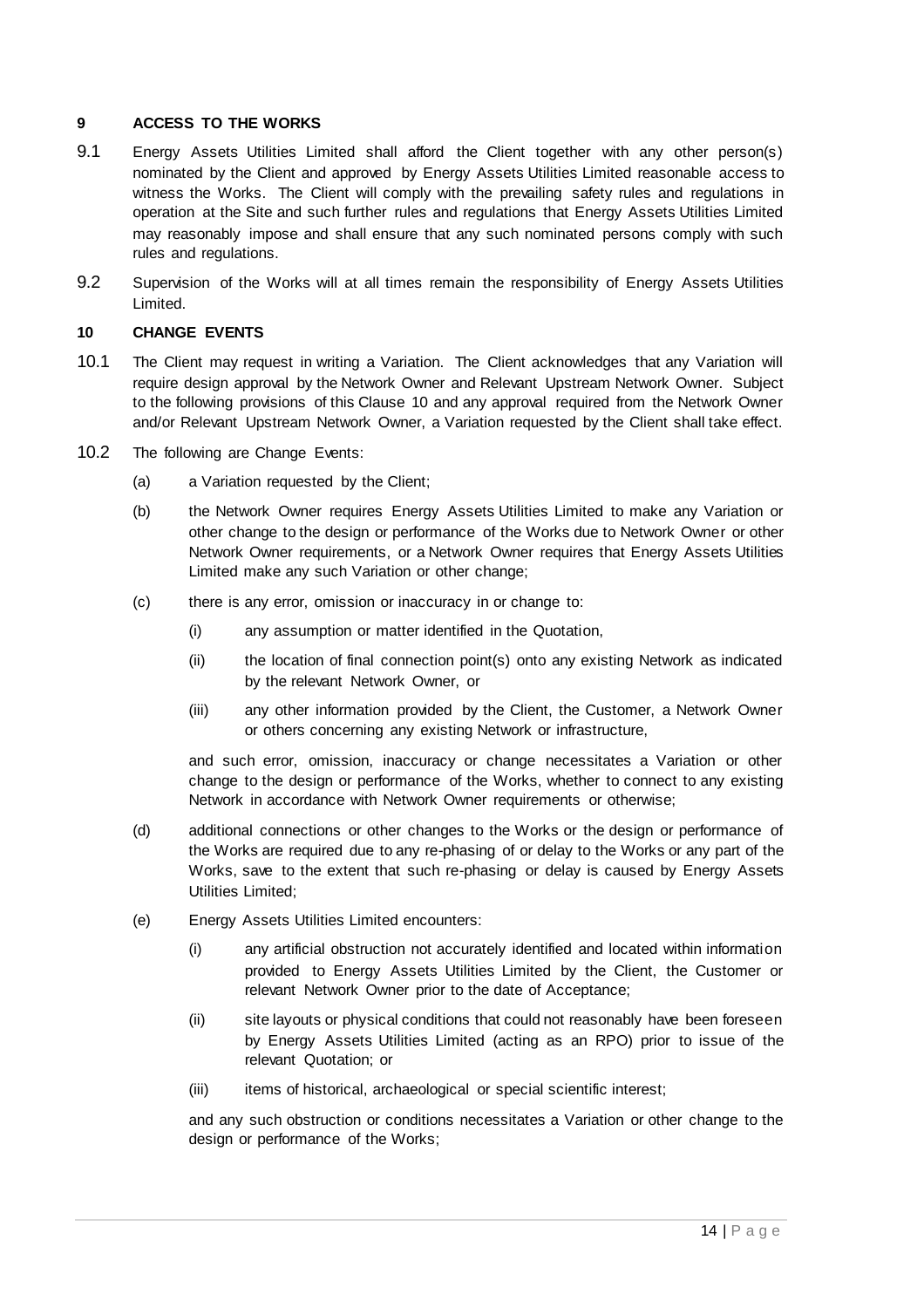- (f) any matter or circumstance identified in the Quotation or these Conditions as not having been allowed for in the Price occurs;
- (g) the imposition of working restrictions or Site rules that Energy Assets Utilities Limited (acting as an RPO) could not reasonably be expected to have foreseen prior to issuing the Quotation;
- (h) restrictions on hours of work within Normal Working Hours;
- (i) where Energy Assets Utilities Limited has issued a Quotation without gaining access to carry out a Site Survey, site layouts working restrictions, physical conditions or obstructions not expressly allowed for within the Quotation;
- (j) unreasonable terms of any permission, consent, licence, easement or lease in connection with or affecting the Works or performance of the Works;
- (k) the interference of the owners or occupiers of land to which Energy Assets Utilities Limited requires access for the performance of the Works;
- (l) all or any part of the Works are deferred following commencement of the Works or relevant Phase of the Works (as the case may be) or dispatch of labour, Plant and Materials or Equipment to the Site of such Works due to:
	- (i) a request from the Client for a Variation,
	- (ii) the Client's inability or failure to give access to and use of the Site as required for performance of the Works or other failure to comply with its obligations under this Agreement, or
	- (iii) the Site not being ready for performance of the Works or relevant Phase of the Works (as the case may be);
- (m) all or any part of the Works are suspended pursuant to Clause [18;](#page-19-2)
- (n) all or any part of the Works are deferred or delayed due to Energy Assets Utilities Limited not proceeding with the Works at a time when any of the Conditions Precedent are not fulfilled;
- (o) any imposition of or increase in Reinforcement Costs by reason of any error, inaccuracy or omission in information supplied by the Client or any breach of warranty or obligatio n on the part of the Client under this Agreement;
- (p) any amendment, modification or substitution made to or replacement of NRSWA as in force at the date of the Quotation or any regulations are made under the Traffic Management Act 2004 or any amendment or modification or replacement of the Traffic Management Act 2004 or any such regulations, in each case where such amendment, modification, substitution, replacement or regulations has not been published as at the date of issue of the Quotation;
- (q) any new or amended Legislation (other than in relation to NRSWA, the Traffic Management Act 2004 or any regulations made under the Traffic Management Act 2004) applicable to or affecting the Works or performance of the Works which comes into effect after the date of issue of the Quotation and which could not reasonably have been foreseen by Energy Assets Utilities Limited (acting as an RPO) as at the date of issue of the Quotation;

To avoid doubt, any reference above to a change to the performance of the works includes any change to the scope or nature of any temporary works, excavation or other preparatory works.

10.3 Energy Assets Utilities Limited shall notify the Client in writing of the occurrence of a Change Event. Subject to the following provisions of this clause [10,](#page-13-2) Energy Assets Utilities Limited shall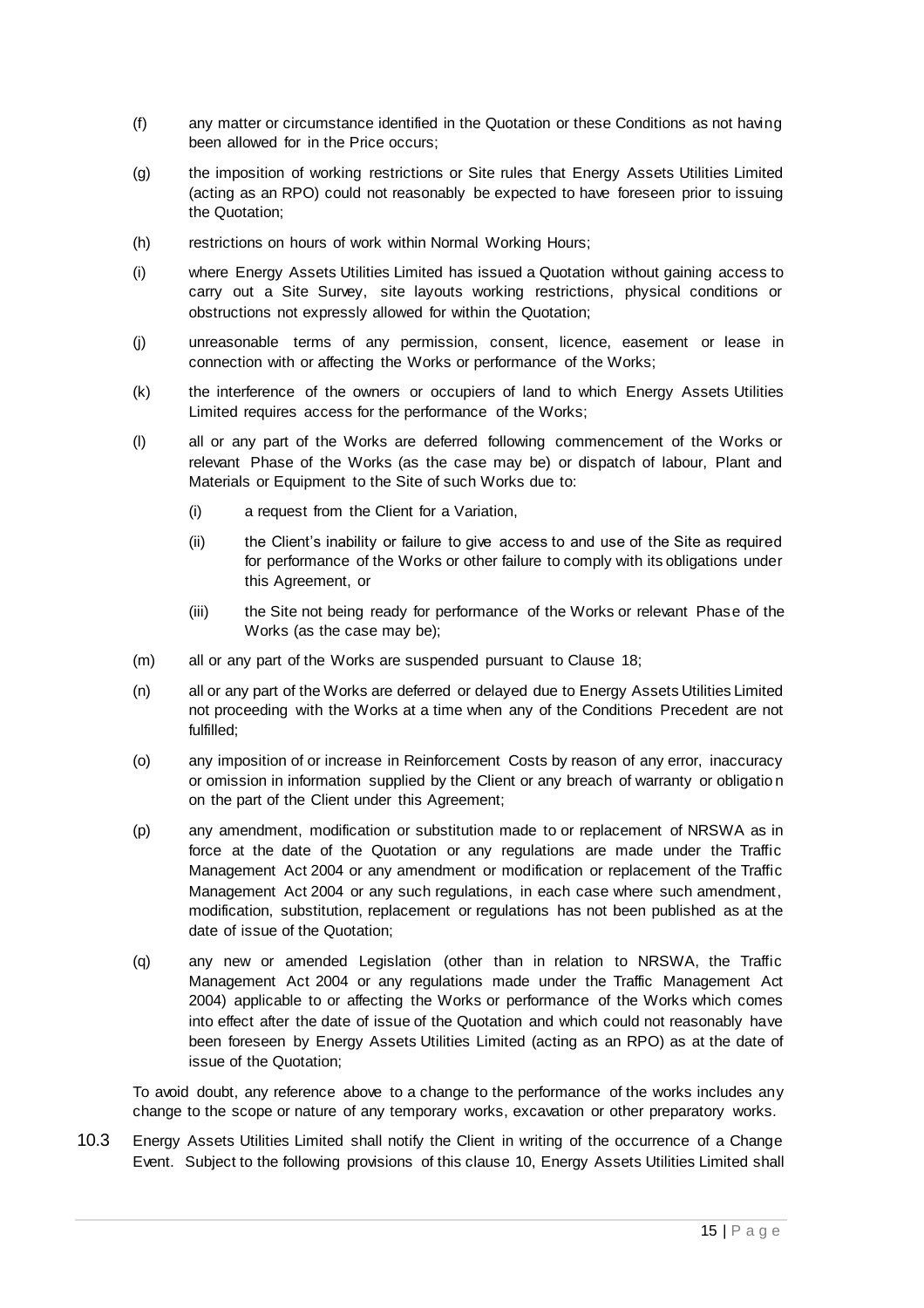be entitled to make a fair and reasonable adjustment to the Price in respect of any Change Event in accordance with the following provisions of this clause [10.](#page-13-2)

- <span id="page-15-3"></span><span id="page-15-2"></span><span id="page-15-1"></span><span id="page-15-0"></span>10.4 In the case of cancellation of, or any Variation omitting, all or part(s) of the Works the following provisions apply.
	- (a) Energy Assets Utilities Limited shall be entitled to retain provision within the Price for:
		- (i) design and administration in connection with the Works or such part(s) of the Works (as the case may be), including any Site Survey, preparation of the Quotation, general administration, design and design approval (in each case whether prior to Acceptance or otherwise);
		- (ii) any costs incurred in obtaining or attempting to obtain any Street Works Licence;
		- (iii) any mobilisation, Works performed and any further works carried out or to be carried out in connection with any reinstatement within a Highway or so as to leave the Works in a safe condition;
		- (iv) any costs incurred by reason of such cancellation or omission under or in connection with any sub-contracts or orders for Plant and Materials, Equipment labour or other resources entered into or placed by Energy Assets Utilities Limited for which Energy Assets Utilities Limited is liable and unable lawfully or contractually to avoid, including (without limitation) forfeited deposits and cancellation charges; and
		- (v) contribution to management costs and overheads.
	- (b) The Parties agree that for the purposes of this clause [10.4,](#page-15-0) the provision within the Price for design and administration as referred to in clause [10.4](#page-15-0)[\(a\)\(i\)](#page-15-1) is deemed to be 10% of the total Price for the whole of the Works assessed immediately prior to the cancellation or Variation referred to or (in the case of cancellation of or a Variation omitting part(s) only of the relevant Works) 10% of the part of such Price relating to the cancelled or omitted part(s) of the Works.
	- (c) To avoid doubt, any refund to the Client in respect of any part of the Price paid in advance will be subject to deduction of the sums referred to in this clause [10.4.](#page-15-0)
- <span id="page-15-4"></span>10.5 There shall be no adjustment to the Price in respect of any change to the Works or the design of the Works:
	- (a) required by the Network Owner, or
	- (b) due to any error or inaccuracy in the location of final connection point(s) onto any existing Network as indicated by the relevant Network Owner; or
	- (c) due to any error or inaccuracy in or change to any information provided by the relevant Network Owner or others (not being the Client or the Customer) concerning any existing Network or infrastructure.
- 10.6 Subject to the pre-ceding provisions of this clause [10,](#page-13-2) following receipt of a request for a Variation and following occurrence of any Change Event Energy Assets Utilities Limited will evaluate the impact of such requested Variation or Change Event and provide a quotation (a "Change Event Quotation") to the Client setting out any adjustment to the Price (including adjustment of the part of the Price applicable to any Phase of the Works and (where applicable) adjustment to any Advance Payment and/or stage payments) the Programme and the Planned Dates by reason of such requested Variation or Change Event that Energy Assets Utilities Limited, acting as an RPO, considers appropriate. Without limitation to the foregoing, where a requested Variation or Change Event would or does entail delay to all or part of the Works Energy Assets Utilities Limited may include in the Change Event Quotation adjustments to reflect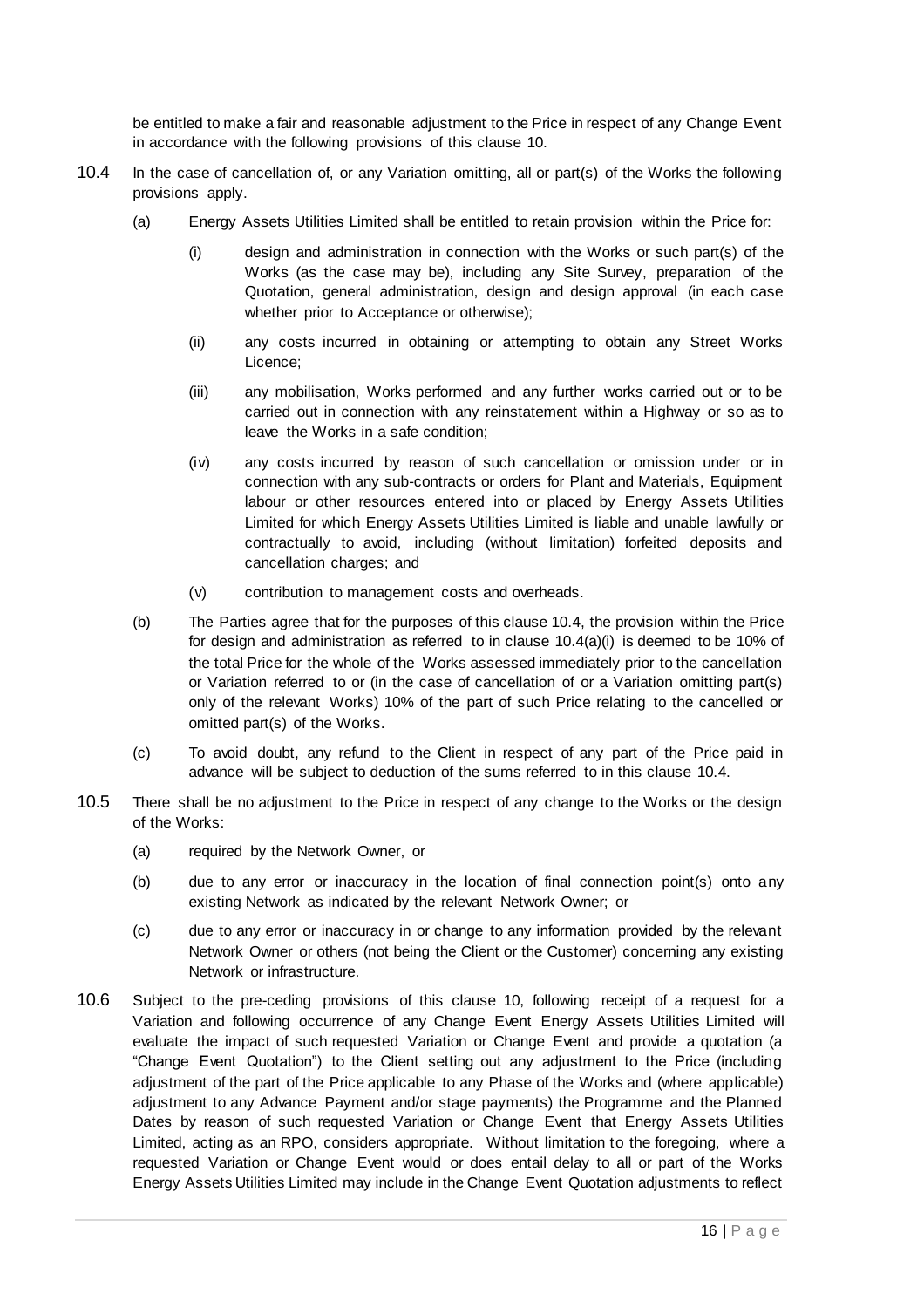inflationary and other increases in the cost to Energy Assets Utilities Limited of performing the Works by reason of such delay.

- 10.7 Within 7 days (or such other period as may be agreed by the Parties) of issue of a Change Event Quotation by Energy Assets Utilities Limited the Client shall either accept or reject such Change Event Quotation. In the case of rejection of a Change Event Quotation relating to a requested Variation, the Client shall at the same time confirm that the requested Variation is not to proceed and whether or not the Works are to continue in accordance with the original design.
	- (a) If the Client accepts a Change Event Quotation then the Price, the Programme and the Planned Dates for the relevant Works will be amended in accordance with the relevant Change Event Quotation.
	- (b) If within the period referred to above the Client does not:
		- (i) accept in writing a Change Event Quotation in respect of a requested Variation or confirm that the requested Variation will not proceed and the Works are to continue in accordance with the original design; and/or
		- (ii) accept in writing a Change Event Quotation in respect of the occurrence of a Change Event;

(as the case may be) then unless the Parties agree otherwise the Client's nonacceptance of the Change Event Quotation shall constitute a Variation omitting any outstanding part of the Works other than any reinstatement works falling within a Highway and any further works necessary to leave the Works in a safe condition.

- 10.8 Energy Assets Utilities Limited shall not be obliged to proceed and may (at Energy Assets Utilities Limited discretion) defer all or part of the Works:
	- (a) following occurrence of any Change Event until receipt of the Client's written acceptance of a Change Event Quotation; and
	- (b) following a request for a Variation, until receipt of the Client's written acceptance of a Change Event Quotation in relation to such request or written confirmation that the requested Variation is not to proceed and the Works are to continue in accordance with the original design.

### <span id="page-16-0"></span>**11 PLANNED DATES**

- <span id="page-16-2"></span>11.1 Subject to the foregoing and to Clause [6.1,](#page-8-6) save where such dates are specified in the Programme, Energy Assets Utilities Limited will schedule and following agreement of the Client (such agreement not to be unreasonably withheld or delayed) confirm to the Client in writing the following dates:
	- (a) the Construction Commencement Date;
	- (b) the Date for Substantial Completion; and
	- (c) the Date for Final Completion; and
	- (d) any other dates required pursuant to the Quotation;

for the Works and (where applicable) any Phase of the Works forming the subject of the accepted Quotation.

11.2 The Client acknowledges and agrees that Energy Assets Utilities Limited ability to comply with the Programme and the Planned Dates is dependent upon the Client fulfilling its obligations under Clause [8.](#page-11-2)

### <span id="page-16-1"></span>**12 EXTENSIONS OF TIME**

12.1 If the Works are delayed or impeded by reasons of: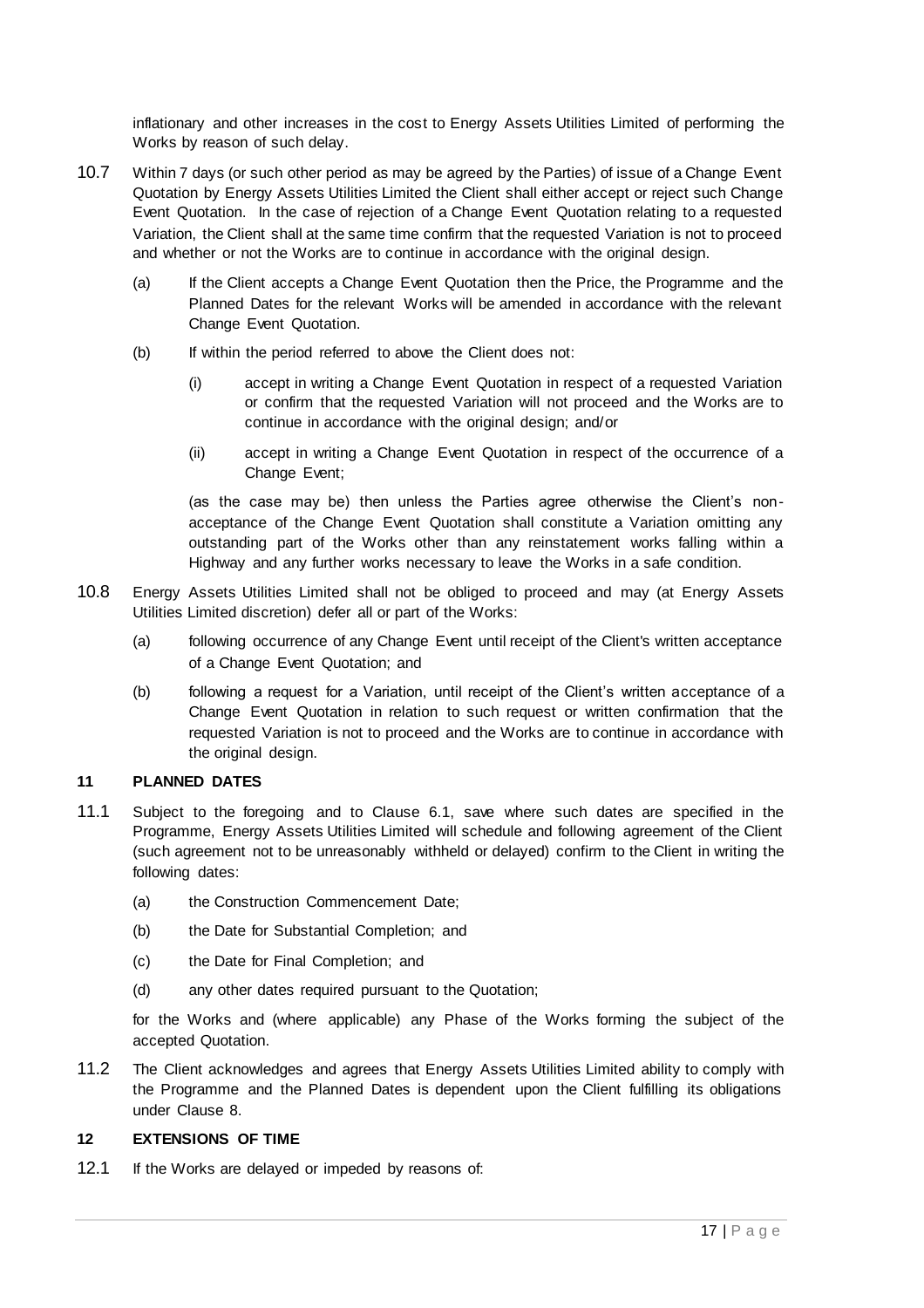- (a) a Change Event;
- (b) Force Majeure;
- (c) any other matter which is outside the control of Energy Assets Utilities Limited and which could not reasonably have been foreseen by Energy Assets Utilities Limited (acting as an RPO) as at the date of issue of the relevant Quotation;
- (d) interference of the owners or occupiers of land to which Energy Assets Utilities Limited requires access for the performance of the Works;
- (e) delay imposed by the Network Owner or due to Network Owner requirements (provided that such delay is not due to Energy Assets Utilities Limited negligence or breach of contract) and any delay due to any breach or failure by the Network Owner;
- (f) the Client's failure or delay in performing its obligations under this Agreement;
- 12.2 Energy Assets Utilities Limited will notify the Client of such delay or impediment. The Planned Dates, the Programme and any other dates pursuant to this Agreement shall be adjusted by addition of a period equal to such delay or the delay caused by such impediment (as the case may be) together with a reasonable allowance for any mobilisation or re-mobilisation, provided that Energy Assets Utilities Limited shall not be entitled to any such adjustment in respect of delay caused by circumstances beyond Energy Assets Utilities Limited control to the extent that it would (as at the date of issue of the Quotation) have been reasonable to expect Energy Assets Utilities Limited (acting as an RPO in the ordinary course of its business) to plan for and provide contingency arrangement to avoid or reduce such delay in the circumstances that have occurred.
- 12.3 Energy Assets Utilities Limited shall use reasonable endeavours to avoid and minimise delay to the Works.

# <span id="page-17-4"></span><span id="page-17-0"></span>**13 COMPLETION**

- 13.1 Upon Substantial Completion of the Works, Energy Assets Utilities Limited will serve a Completion Notice on the Client.
- <span id="page-17-3"></span>13.2 If Energy Assets Utilities Limited fail to achieve Substantial Completion of the Works or a Phase of the Works (as the case may be) by the relevant Date for Substantial Completion Energy Assets Utilities Limited will pay or allow to the Client Liquidated Damages at the relevant rate and subject to the applicable maximum amount as set out in **Error! Reference source not found.**. Such Liquidated Damages are the Client's sole and exclusive remedy for any delay in carrying out or completion of the Works or any Phase of the Works.
- 13.3 For the avoidance of doubt, any liability of Energy Assets Utilities Limited under this Clause [13](#page-17-4) is subject to the provisions of Clause [21.](#page-21-3)

### <span id="page-17-1"></span>**14 TITLE**

- 14.1 The Client acknowledges and agrees that the Network Owner will have title to the Works and any Plant and Materials incorporated into the Works.
- 14.2 Subject to any contrary provisions within the Gas Transporter or Electricity Network Agreement, title to the Works and all Plant and Materials incorporated or to be incorporated into the Works will vest in Energy Assets Utilities Limited unless and until such title vests in the Network Owner.

# <span id="page-17-2"></span>**15 NETWORK OWNER DEFAULT**

15.1 In the event that the Network Owner defaults under the terms of the Gas Transporter or Electricity Network Agreement, Energy Assets Utilities Limited may with the Client's agreement (such agreement not to be unreasonably withheld or delayed) and subject to the terms of the Gas Transporter or Electricity Network Agreement enter into a Gas Transporter or Electricity Network Agreement with an alternative Gas Transporter or Electricity Network Agreement.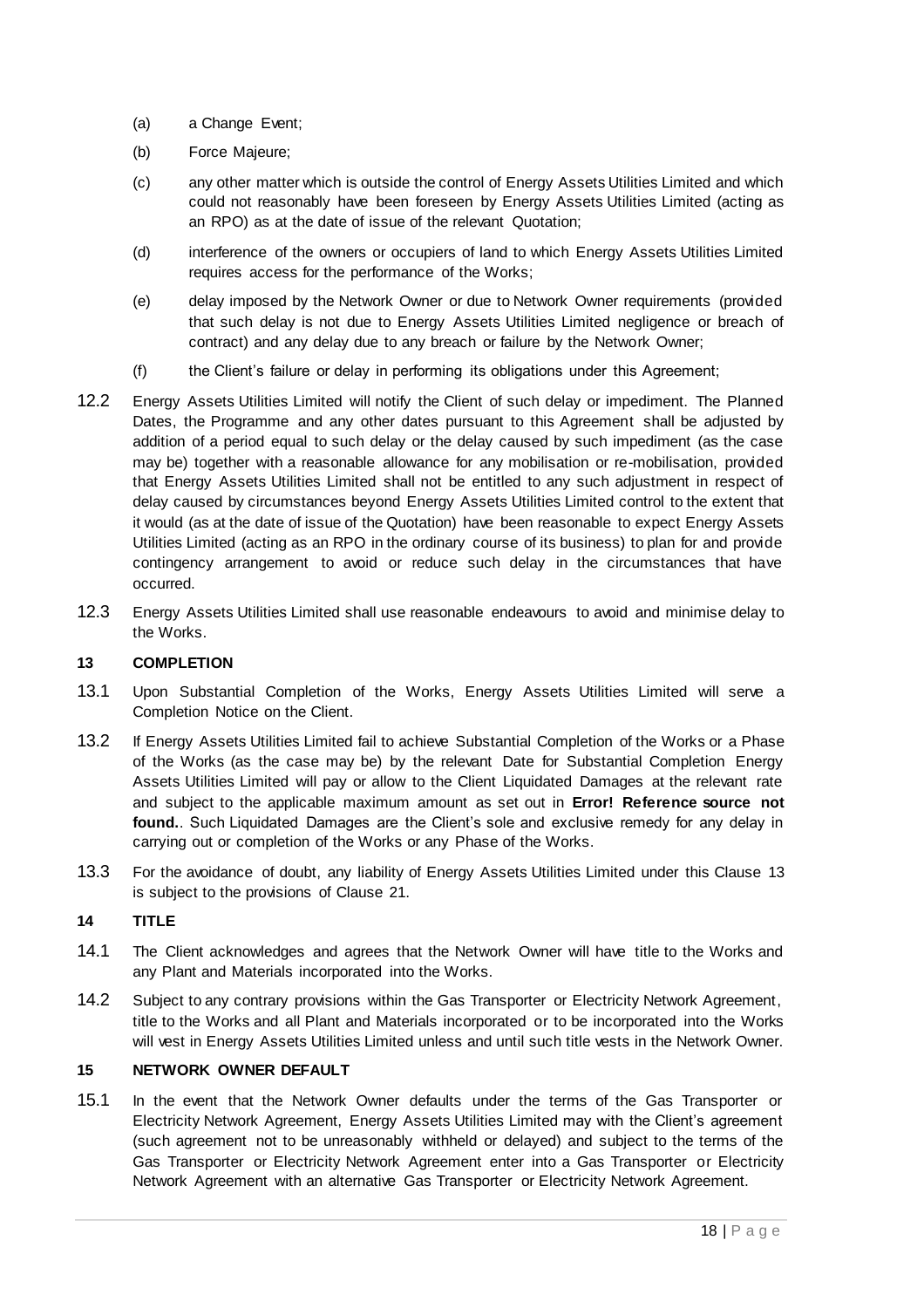#### <span id="page-18-0"></span>**16 PRICE REVIEW**

- <span id="page-18-2"></span>16.1 In the event that the Works or any Phase(s) of the Works continue beyond twelve months from the date of the Quotation the following provisions apply.
- 16.2 A Price Review Date will occur on the date immediately following expiry of 12 months from the date of the Quotation and thereafter on each anniversary of that date.
- 16.3 On each Price Review Date any part of the Price that has not yet fallen due to Energy Assets Utilities Limited will be adjusted in accordance with the change identified by the Retail Prices Index since the date of the Quotation or (where there has been a previous Price Review Date) since the last Price Review Date.

### <span id="page-18-3"></span><span id="page-18-1"></span>**17 PAYMENT**

- 17.1 In consideration of the performance by Energy Assets Utilities Limited of its obligations under this Agreement the Client will pay to Energy Assets Utilities Limited the Price (plus VAT as applicable).
- 17.2 Subject to any provision of this Agreement for earlier payment and any adjustments in accordance with this Agreement:
	- (a) where the Quotation provides that all or a percentage of the Price is to be paid as an Advance Payment, the amount of such Advance Payment will fall due on Acceptance;
	- (b) where the Quotation provides for stage payments, the percentage of the Price identified in the Quotation as relating to a stage will fall due on completion of that stage;
	- (c) where the Quotation does not provide for stage payments or an advance payment, the entirety of the Price will fall due on Substantial Completion of the Works.
- 17.3 The final date for payment in relation to each payment falling due shall be the later of:
	- (a) 28 days following the date on which payment falls due; and
	- (b) 28 days following the date of issue of Energy Assets Utilities Limited invoice in respect of such payment.
- 17.4 Where in accordance with this Agreement any adjustment is made to any Advance Payment or any stage payment(s) for stages that have been completed:
	- (a) Energy Assets Utilities Limited shall be entitled to invoice the Client immediately for any increase in the Advance Payment or relevant stage payment(s) (as the case may be); and
	- (b) any decrease in the value of any Advance Payment or stage payment previously invoiced to and paid by the Client shall be deducted from Energy Assets Utilities Limited next invoice in respect of the Works; and
	- (c) payment by the Client of any increase in any Advance Payment shall be deemed to form part of the Conditions Precedent.
- 17.5 The Client shall bear all Value Added Tax that becomes due on the Price.
- 17.6 The Client shall, unless otherwise specified in the Quotation, make payment in pounds sterling to the bank account notified to the Client in writing by Energy Assets Utilities Limited.
- 17.7 If payment is late the Client shall pay interest on the amount of such late payment from the final date for payment of Energy Assets Utilities Limited invoice at an annual rate of three percent (3%) per annum above the Barclays Bank base rate in force from time to time, compounded quarterly until the date of payment. Addition of such interest shall be without prejudice to any other right or remedy Energy Assets Utilities Limited has in respect of such late payment, and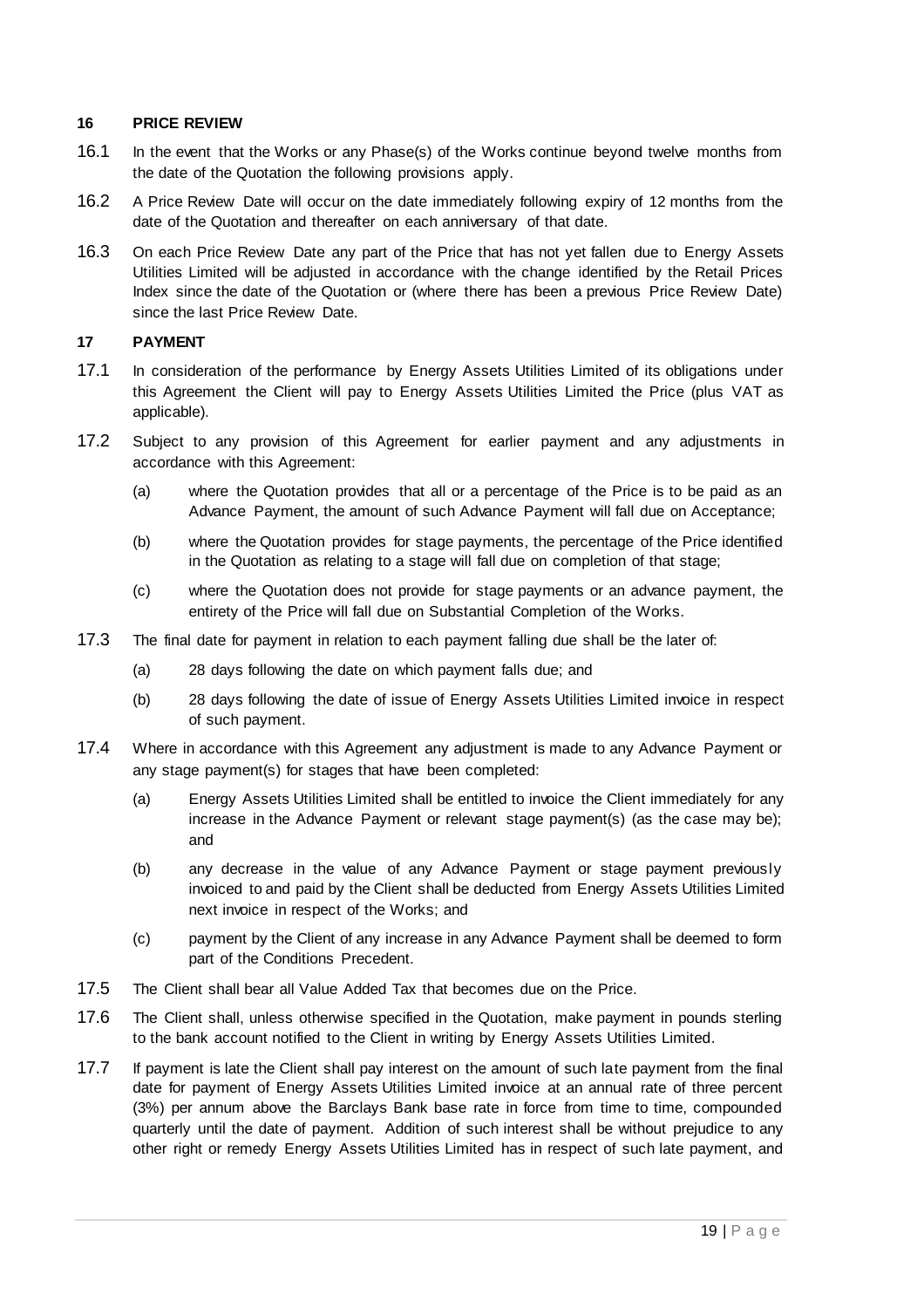shall not constitute any waiver of any breach by the Client or of any right or remedy on the part of Energy Assets Utilities Limited.

17.8 If the Client disputes any invoice or any part thereof it shall notify Energy Assets Utilities Limited of the amount in dispute within 42 days of the invoice and such dispute shall be resolved in accordance with clause [33.](#page-27-1) Without prejudice to the above provisions of this clause [17,](#page-18-3) the Client will pay the undisputed portion of any invoice notwithstanding any such dispute.

# <span id="page-19-2"></span><span id="page-19-0"></span>**18 SUSPENSION**

18.1 In the event that the Client is in breach of any of the payment provisions of this Agreement, Energy Assets Utilities Limited shall be entitled, on giving seven (7) days written notice, to suspend performance of its obligations under this Agreement in whole or in such part as Energy Assets Utilities Limited in its absolute discretion shall decide, until the Client has rectified such breach.

# <span id="page-19-3"></span><span id="page-19-1"></span>**19 WARRANTY**

- <span id="page-19-5"></span>19.1 Subject to the following provisions of this Clause [19,](#page-19-3) Energy Assets Utilities Limited warrants that it will carry out the Works with the skill and care reasonably to be expected of an RPO and as at the time of completion, the Works or (where applicable) any relevant Phase of the Works will be free from defect (except any defect due to user abuse and improper operation), provided that such warranty does not extend to any defect caused by:
	- (a) incorrect or misleading information supplied by or on behalf of the Client;
	- (b) incorrect or misleading information in relation to the Site or in relation to any Plant and Materials or any Equipment, materials or services provided by the Client and relied upon by Energy Assets Utilities Limited in performing the Works; or
	- (c) any breach or default on the part of the Client.
- <span id="page-19-4"></span>19.2 Where the Works consist only of design services and services preparatory to provision of design services:
	- (a) Energy Assets Utilities Limited warrants that the Works will be carried out with the skill and care reasonably to be expected of an RPO;
	- (b) the warranty set out in this clause [19.2](#page-19-4) shall apply to the exclusion of the warranty set out in clause [19.1](#page-19-5) and all other warranties on the part of Energy Assets Utilities Limited in relation to the Works are excluded, including any such warranties expressly set out in this Agreement.
- 19.3 All warranties (whether implied by statute or otherwise) on the part of Energy Assets Utilities Limited in relation to the Works or this Agreement other than those expressly set out in this Agreement are excluded.
- <span id="page-19-6"></span>19.4 The Client shall promptly notify Energy Assets Utilities Limited in writing of any breach of the warranty given in Clause [19.1](#page-19-5) or [19.2](#page-19-4) (as the case may be) and give Energy Assets Utilities Limited a reasonable opportunity to rectify any such defect, or (where the warranty in clause [19.2](#page-19-4) applies) to rectify any design defects in works executed to Energy Assets Utilities Limited design. The Client shall provide such access to the Site as Energy Assets Utilities Limited reasonably requires in order to conduct such rectification. The sole liability of Energy Assets Utilities Limited for any breach of such warranty shall be to rectify any such defect at its own cost.
- 19.5 The Client acknowledges that where title in the Works has vested in the Gas Transporter under the Gas Transporter Agreement or the Electricity Network Owner under the Electricity Network Agreement, any rectification works will be subject to the approval, instruction, direction and control of the Gas Transporter or the Electricity Network Owner. Energy Assets Utilities Limited will have no liability to the Client in respect of any breach of warranty where and to the extent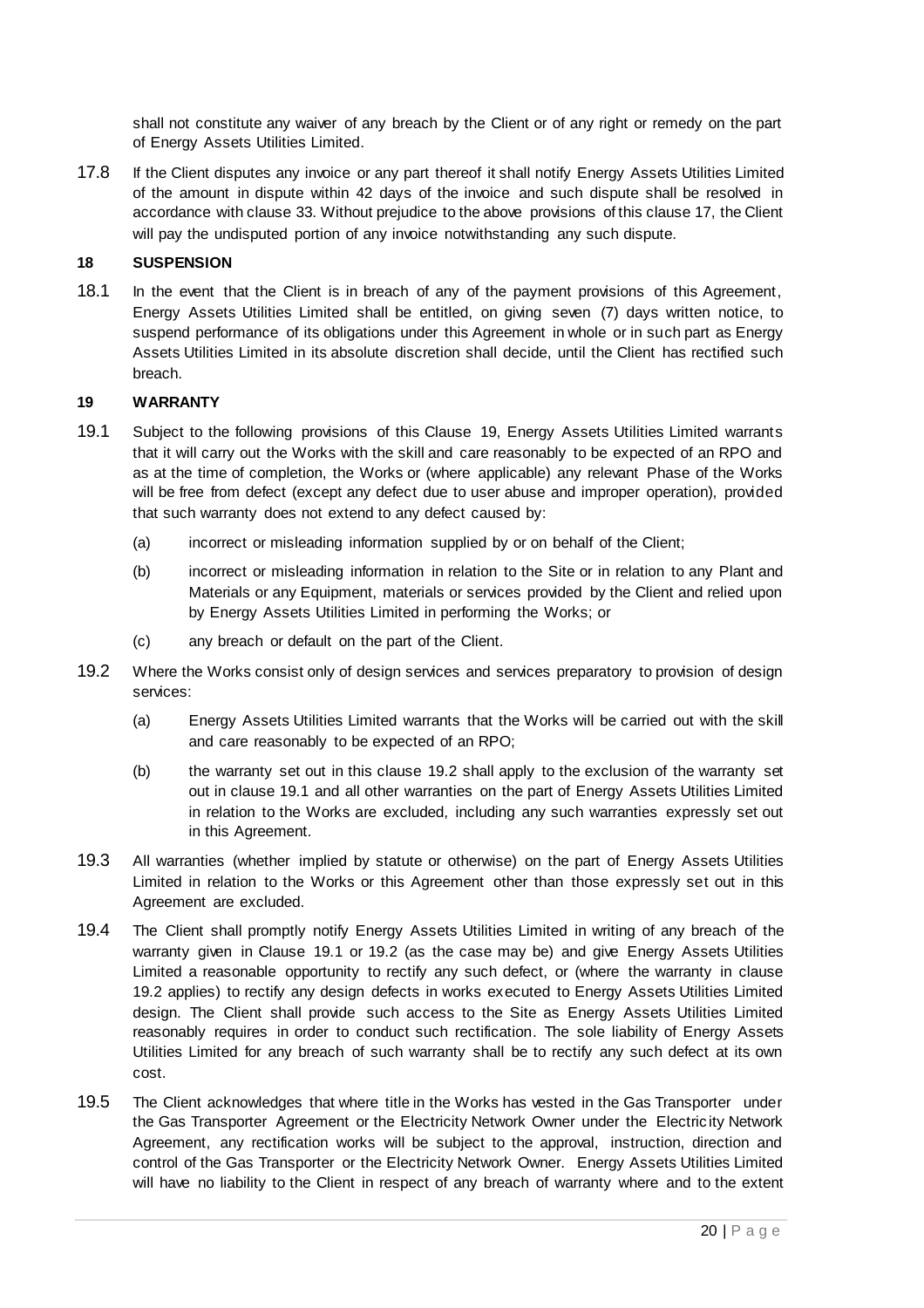that the Network Owner does not approve or otherwise elects not to proceed with rectification of a defect.

- 19.6 Energy Assets Utilities Limited shall not be liable to the Client for any defect in the Works, or (as the case may be) and design defect in works executed to Energy Assets Utilities Limited design, unless the Client has given Energy Assets Utilities Limited an opportunity to rectify in accordance with this Clause [19.](#page-19-3) Where Energy Assets Utilities Limited is given such an opportunity but fails to rectify such defect within a reasonable time taking into account the provisions of clause [19.4](#page-19-6) above, Energy Assets Utilities Limited sole liability to the Client in respect of the defect and such failure shall be the reasonable direct cost incurred by the Client in rectifying such defect.
- 19.1 The Client agrees that the Network Owner decision in relation to any aspect of the Works, including without limitation any defect, shall be final and binding upon the Client. Without prejudice to the generality of the foregoing, in the event that the Network Owner has given an instruction to Energy Assets Utilities Limited to correct any defect pursuant to the Gas Transporter or Electricity Network Agreement, or otherwise to carry out any additional or remedial works, and such action would conflict with any notice given by the Client under Clause [19.4,](#page-19-6) the Network Owner's instruction shall take precedence and Energy Assets Utilities Limited shall notify the Client in writing of the same. Any work performed by Energy Assets Utilities Limited in the rectification of any defect notified by the Network Owner shall be deemed to be the rectification of any similar defect notified by the Client pursuant to this Clause [19.](#page-19-3) The Client agrees to grant Energy Assets Utilities Limited and the Network Owner such access as either party reasonably requires for the inspection and testing of the Works and any defects to be corrected by Energy Assets Utilities Limited pursuant to the Gas Transporter Agreement or Electricity Network Agreement.
- <span id="page-20-2"></span><span id="page-20-1"></span><span id="page-20-0"></span>19.2 Notwithstanding any other provision of this Clause [19](#page-19-3) or this Agreement and without extension to any applicable period of limitation, warranties under this Agreement on the part of Energy Assets Utilities Limited shall expire in accordance with the following provisions.
	- (a) Where the warranties in clause [19.1](#page-19-5) apply:
		- (i) insofar as such warranties relate to reinstatement works or any other part of the Works that has not and is not intended to vest in the Network Owner (or any alternative Network Owner) such warranties shall expire 12 months following Final Completion;
		- (ii) insofar as such warranties relate to the exercise of reasonable skill and care in relation to the design capacity of the Asset, such warranties shall expire 12 months following Substantial Completion;
		- (iii) insofar as such warranties relate to matters other than those referred to in clauses [19.2](#page-20-0)[\(i\)](#page-20-1) or [\(ii\)](#page-20-2) above, such warranties shall expire on the earlier of
			- (A) the date on which the Asset is taken into use,
			- (B) the earliest date following Substantial Completion on which the Asset could have been taken into use were it not for any delay, breach or default of the Client in performing any of its obligations under this Agreement, and
			- (C) 12 months following Substantial Completion.
	- (b) Where the warranty in clause [19.2](#page-19-4) applies, such warranty shall expire on the date of completion and adoption by a the Network Owner of works executed to Energy Assets Utilities Limited design, provided that to the extent such warranty relates to the exercise of reasonable skill and care in relation to the design capacity of works executed to Energy Assets Utilities Limited design, such warranties shall expire 12 months following such date.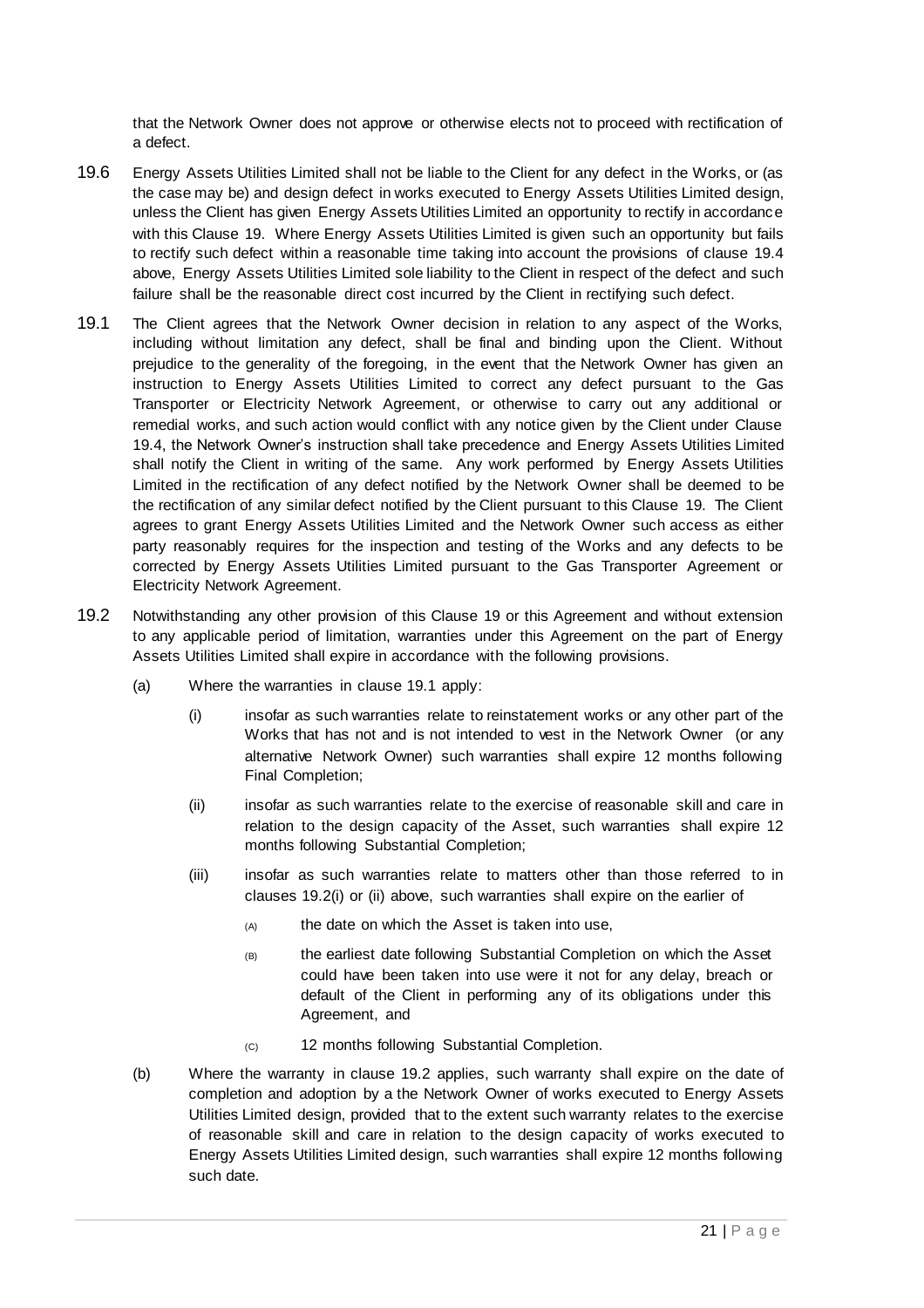- 19.3 Following expiry in accordance with the above provisions of the warranties set out in clause [19.1](#page-19-5) or [19.2](#page-19-4) (as the case may be) Energy Assets Utilities Limited shall have no further obligation or liability to the Client:
	- (a) to provide the Works; or
	- (b) for any breach of any warranty in relation to the Works or the design or performance of the Works whether set out in this Clause [19](#page-19-3) or otherwise; or
	- (c) in connection with rectification or the cost of rectification of any defect in the Works or any design defect (as the case may be);

whether under this Agreement or otherwise.

19.4 For the avoidance of doubt, any liability of Energy Assets Utilities Limited under this Clause [19](#page-19-3) is subject to the provisions of Clause [21.](#page-21-3)

#### <span id="page-21-0"></span>**20 INDEMNITY**

- <span id="page-21-4"></span>20.1 The Client shall indemnify Energy Assets Utilities Limited in respect of:
	- (a) any claims from owners or occupiers of the Site for losses, damages, costs and expenses which arise as a necessary and unavoidable (using reasonable skill and care) consequence of the execution of the Works;
	- (b) any claim from any third party or other liability incurred by Energy Assets Utilities Limited by reason of any failure of the Client to comply with its obligations under Clause [8.1.](#page-11-1)

#### <span id="page-21-3"></span><span id="page-21-1"></span>**21 LIMITATION OF LIABILITY**

- <span id="page-21-5"></span>21.1 Nothing in this Agreement shall exclude or limit the liability:
	- (a) of either Party for death or personal injury resulting from negligence of for fraud or fraudulent misrepresentation; or
	- (b) of the Client pursuant to Clause [20.1.](#page-21-4)

The following provisions of this Clause [21](#page-21-3) are subject always to this Clause [21.1.](#page-21-5)

21.2 Energy Assets Utilities Limited aggregate liability to the Client howsoever caused or arising under or in connection with this Agreement, whether in contract, for breach, in tort (including without limitation negligence, breach of statutory duty or other tortious act omission or default), by way of indemnity, contribution or otherwise, shall be limited to

100% of the original Price as set out in the relevant Quotation for any and all such liability relating to Works (including any Variation thereto) provided or to be provided and any act omission or default in connection with such Quotation; and

- 21.3 Neither Party shall be liable to the other Party for any:
	- (a) loss of profit, loss of use, loss of revenue, loss of anticipated saving, loss of contract or loss of production; or
	- (b) indirect or consequential loss, injury or damage;

Whether incurred by the other Party or any third party, howsoever caused or arising, under or in connection with this Agreement (whether or not foreseeable at the date of this Agreement), whether in contract, for breach, in tort (including negligence, breach of statutory duty or other tortuous act omission or default), by way of indemnity, contribution or otherwise.

#### <span id="page-21-2"></span>**22 INSURANCES**

22.1 Energy Assets Utilities Limited and the Client shall each effect and maintain at all times when any works are being or will be carried out under this Agreement at their own respective cost,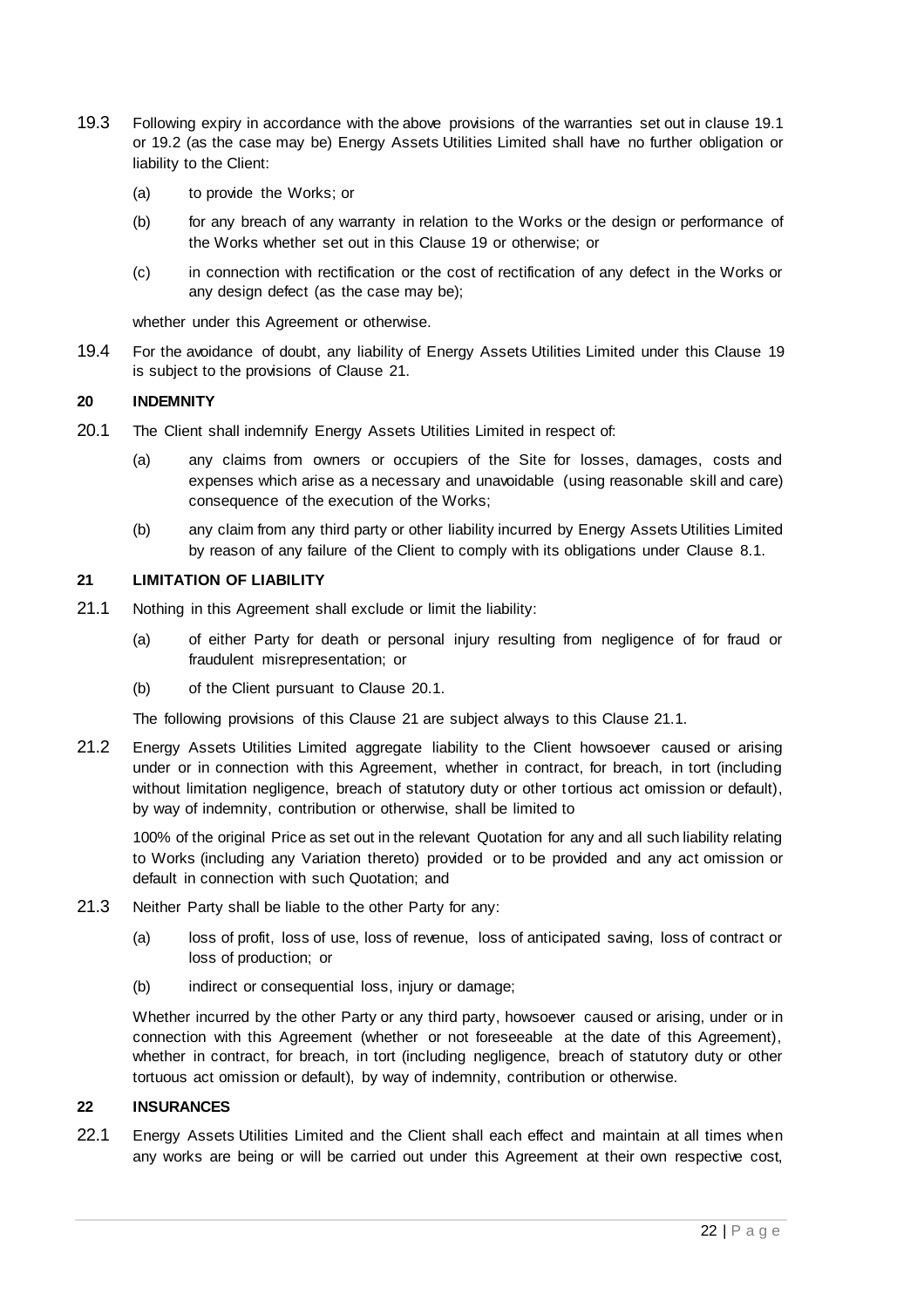insurance policies with insurers of good repute carrying on business in the European Union and on reasonable and usual terms including the minimum types and amounts of cover set out below.

- (a) Employer's liability Insurance for an amount not less than £5,000,000 per occurrence or series of occurrences arising from one event and complying with all applicable Legislation.
- (b) General third party liability insurance with a combined bodily injury and property damage limit of not less than £2,000,000 per occurrence or series of occurrences arising from one event.
- (c) Comprehensive motor vehicle liability insurance on motor vehicles used in connection with this Agreement.

In each case such insurance shall include the directors, officers and seniors managers of the insured Party as co-insureds.

### <span id="page-22-2"></span><span id="page-22-0"></span>**23 FORCE MAJEURE**

- 23.1 Neither Party shall be liable to the other or deemed to be in breach of this Agreement by reason of any failure or delay in performing its obligations under this Agreement if such failure or delay has been caused by Force Majeure.
- <span id="page-22-1"></span>23.2 If a party (the "Affected Party") is affected by Force Majeure in the performance of its obligations under this Agreement, then:
	- (a) the Affected Party shall on becoming aware of the Force Majeure give written notice to the other party, specifying the nature and extent of the Force Majeure;
	- (b) the Affected Party will at all times use reasonable endeavours to mitigate the severity of the impact of the Force Majeure;
	- (c) Subject to the provisions of this Clause [23,](#page-22-2) the date for performance of such obligations shall be postponed by a period equal to the delay caused by the Force Majeure; and
	- (d) neither Party shall be entitled to payment from the other Party in respect of extra costs and expenses incurred by reason of the Force Majeure.
- 23.3 If the Force Majeure in question prevails for a continuous period in excess of three months after the date on which the Force Majeure begins, either Party shall be entitled to give notice in writing to the other to terminate Energy Assets Utilities Limited employment in relation to any Works affected by such Force Majeure. The notice to terminate must specify the termination date, which must not be less than 15 days after the date on which the notice to terminate is given. Once a notice to terminate has been validly given, Energy Assets Utilities Limited employment in relation to such Works will terminate on the termination date set out in the notice.
- 23.4 For the purposes of this Agreement, Force Majeure means any of the following events or any combination of such events:
	- (a) war, civil war or armed conflict arising within and affecting the United Kingdom of Great Britain and Northern Ireland;
	- (b) nuclear, chemical or biological contamination of the Site;
	- (c) acts of terrorism;
	- (d) substantial damage to the Works arising from the effect of pressure waves caused by aircraft or other aerial devices travelling at sonic or supersonic speed, which materially affects either Party's ability to carry out its obligations under this Agreement;
	- (e) fire or flood (other than fire or flood caused by the negligence, breach or default of the Affected Party);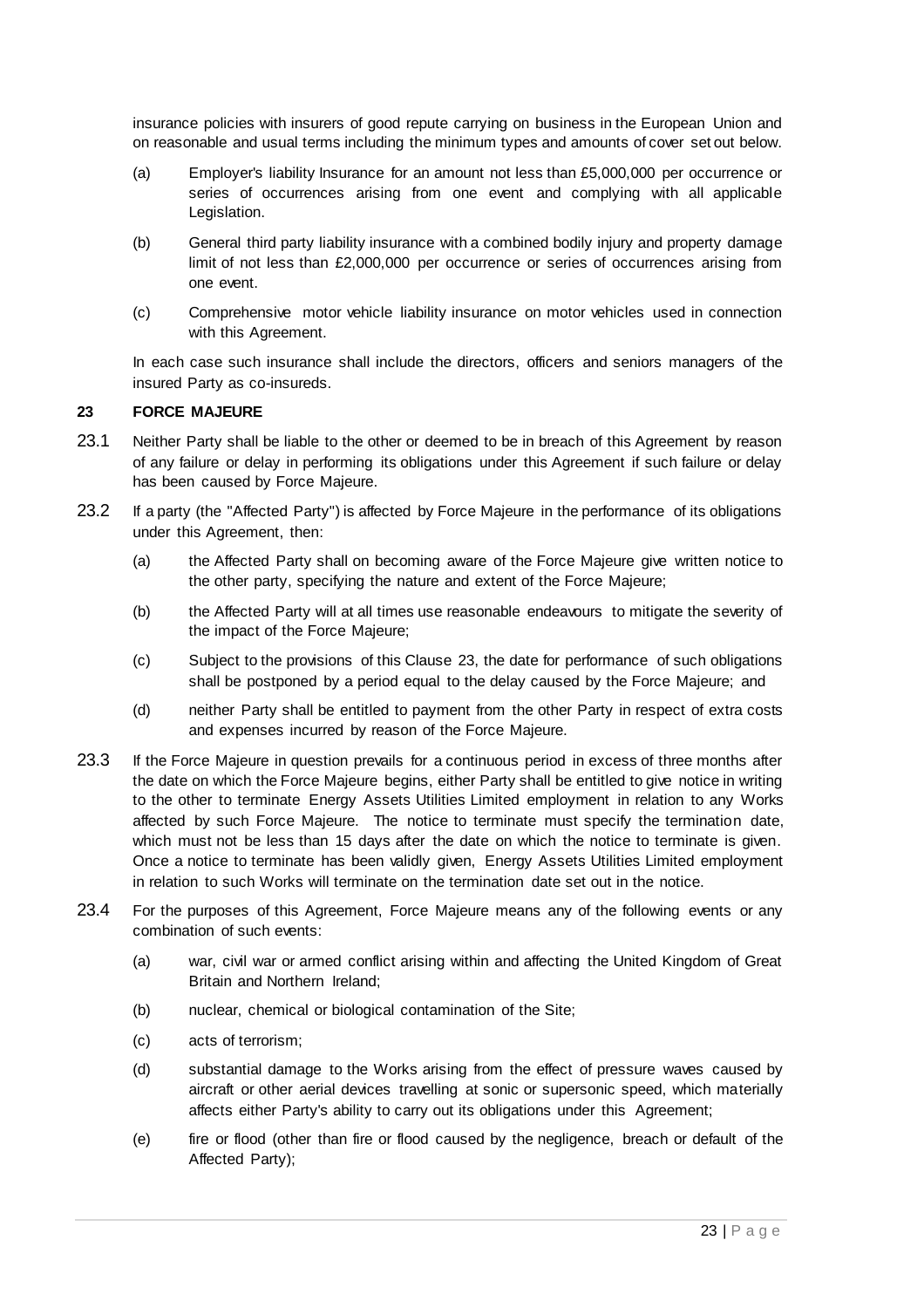- (f) hurricanes, tornadoes and other exceptionally adverse weather conditions;
- (g) official strike or lockout;
- (h) refusal by a relevant authority to grant any Street Works Licence or planning permission (not being a planning permission that the Client is required to obtain) required in connection with the Works or any part of the Works or delay in the grant of such licence or permission or the refusal to grant any such licence or permission other than on unreasonably onerous terms;
- (i) shortage of fuel supplies due to protests, blockades or other action of individuals or organisations, whether acting collectively or otherwise.

# <span id="page-23-1"></span><span id="page-23-0"></span>**24 CANCELLATION AND TERMINATION**

- 24.1 If the Client cancels or purports to cancel all or part of the Works the provisions of clause [10](#page-13-2) apply in relation to any such cancellation or purported cancellation.
- <span id="page-23-2"></span>24.2 If Energy Assets Utilities Limited commits a material breach of its obligations under this Agreement, the Client may give Energy Assets Utilities Limited written notice identifying the breach and stating that notice of termination will be served if such breach is not remedied. If Energy Assets Utilities Limited fails to remedy such breach within 14 days after receipt of such notice or within such period fails to demonstrate to the Client that it has taken and is taking s teps to remedy such breach and will remedy such breach within a period agreed with the Client (such agreement not to be unreasonably withheld or delayed), then the Client may forthwith by written notice terminate Energy Assets Utilities Limited's employment under this Agreement.
- 24.3 If the Client:
	- (a) does not pay Energy Assets Utilities Limited any amount properly due (subject to any deduction or set-off the Client is entitled to make pursuant to this Agreement) by the final date for payment; or
	- (b) otherwise commits a material breach of its obligations under this Agreement;

Energy Assets Utilities Limited may give the Client written notice identifying the non-payment or breach and stating that notice of termination will be served if such non-payment or breach is not remedied. If the Client fails to remedy such breach within 14 days after receipt of such notice or (in the case of a breach other than in relation to payment) within such period fails to demonstrate to Energy Assets Utilities Limited that it has taken and is taking steps to remedy such breach and will remedy such breach within a period agreed with Energy Assets Utilities Limited (such agreement not to be unreasonably withheld or delayed), then Energy Assets Utilities Limited may forthwith by written notice terminate its employment under this Agreement.

- <span id="page-23-3"></span>24.4 Either Party may terminate Energy Assets Utilities Limited employment under this Agreement forthwith by written notice to the other in the event that the other Party:
	- (a) becomes or threatens to become bankrupt or insolvent or is adjudicated bankrupt or insolvent by a court of competent jurisdiction in its country of incorporation; or
	- (b) has a body or person (including, but not limited to, a liquidator, administrator or other receiver or manager) appointed to manage its affairs or assets or its undertakings on behalf of its creditors, its members or a court of competent jurisdiction; or
	- (c) issues a notice proposing that it should be wound up or passes a resolution for its winding up (except in each case for the purposes of amalgamation or reconstruction); or
	- (d) ceases to carry on all or substantially all of its business or is unable to pay its debts as defined in accordance with relevant legislation (in the case of a company incorporated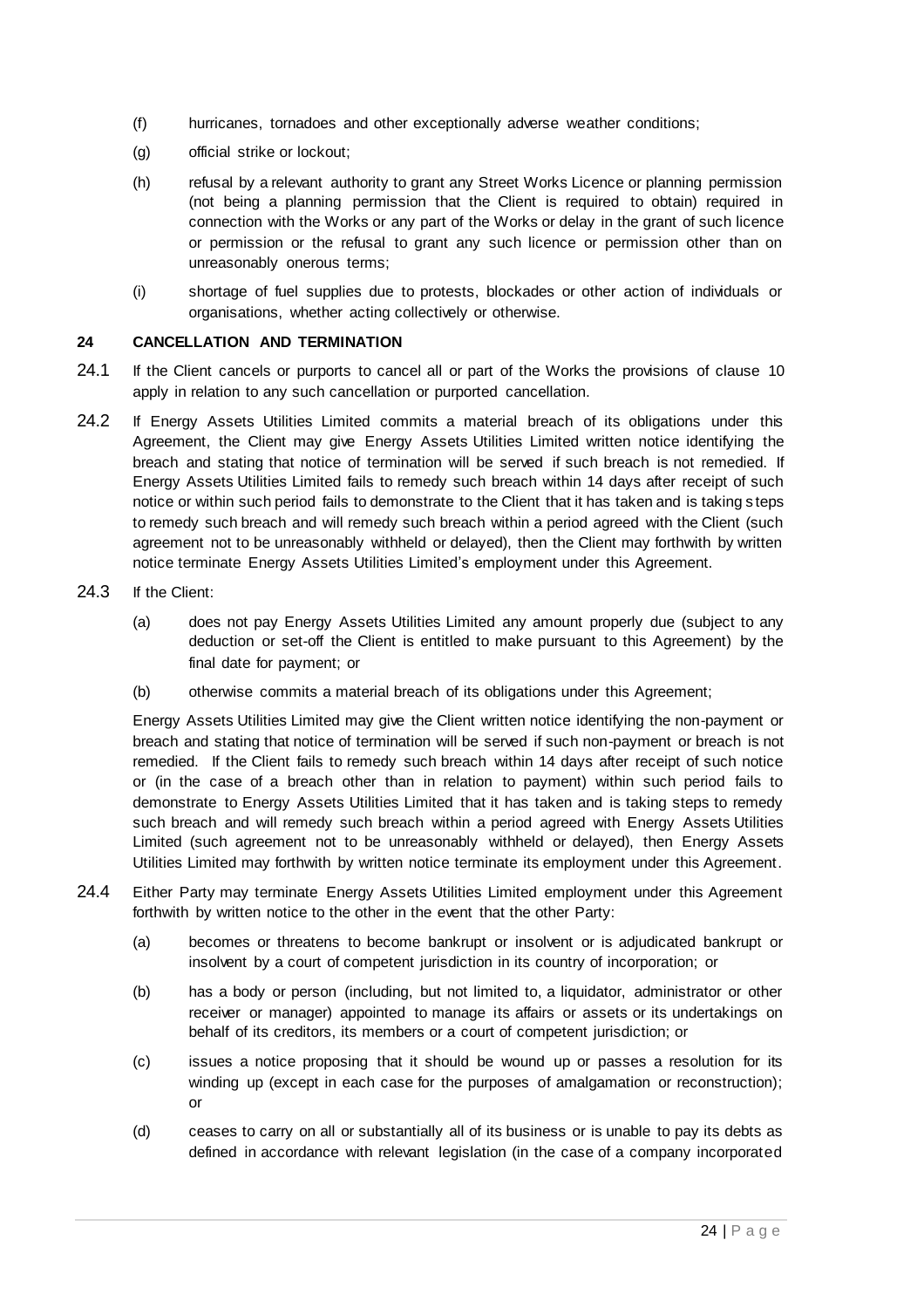in England and Wales, within the meaning of Section 123 of the Insolvency Act 1986) including any amendments and re-enactments thereof.

- <span id="page-24-1"></span>24.5 Notwithstanding any other right or remedy of the Parties under this Agreement, termination under Clause [23](#page-22-2) or this Clause [24](#page-23-1) shall constitute a Variation omitting all outstanding parts of the Works other than any reinstatement works falling within a Highway and any further works necessary to leave the Works in a safe condition (in each case insofar as reasonably practicable taking into account any Force Majeure giving rise to such termination). The provisions of clause [10.4](#page-15-0) will apply in relation to any such Variation, provided that in the event of termination by the Client under clause [24.2](#page-23-2) or clause [24.4](#page-23-3) (but not otherwise) clauses  $10.4(a)(i)$  $10.4(a)(i)$  $10.4(a)(i)$  and  $(iv)$  and clause [10.4\(b\)](#page-15-4) will not apply when calculating any consequent adjustment to the Price.
- 24.6 Subject to deduction of all previous payments made by the Client to Energy Assets Utilities Limited under this Agreement, the Client shall pay to Energy Assets Utilities Limited the Price as adjusted in accordance with clause [24.5.](#page-24-1) In the event that such Price is less than the total of such previous payments, Energy Assets Utilities Limited will pay the difference to the Client.

#### <span id="page-24-0"></span>**25 INTELLECTUAL PROPERTY**

- 25.1 All Background Intellectual Property owned by each Party prior to the date of this Agreement shall continue to be the sole property of that Party.
- 25.2 Subject to any contrary provision agreed between Energy Assets Utilities Limited and the Network Owner, all IP Rights resulting from or in the Works or arising in connection with this Agreement shall vest in Energy Assets Utilities Limited.
- <span id="page-24-2"></span>25.3 The Client grants to Energy Assets Utilities Limited an irrevocable non exclusive royalty free licence to use Background Intellectual Property owned by the Client so far as necessary for the purpose of:
	- (a) performance of the Works; and
	- (b) the taking of ownership of the Works and the Asset by the Network Owner and operation and maintenance of the Asset by the Network Owner.

The Client warrants that it has all necessary rights and/or title to enable it to grant such licence.

- 25.4 Energy Assets Utilities Limited grants to the Client an irrevocable non exclusive royalty free licence to use the IP Rights created in the design and/or performance of the Works for all purposes in connection with the performance of the Works and use of the Asset, provided always that such licence shall terminate with effect from the date on which the Asset is taken into use or (where the Works consist of design services and services preparatory to provision of a design only), the date on which works to Energy Assets Utilities Limited design are completed and taken into use. Energy Assets Utilities Limited warrants that it has all necessary rights and/or title to enable it to grant such licence.
- 25.5 The Client shall indemnify and hold harmless Energy Assets Utilities Limited against all actions, claims, damages, costs and expenses arising from or incurred by reason of:
	- (a) use by the Client of IP Rights created in the design and/or performance of the Works other than as permitted by the licence granted under this Agreement; or
	- (b) use within the scope of the licence granted under this Agreement of all or any part of:
		- (i) the Background Intellectual Property licensed to Energy Assets Utilities Limited under Clause [25.3;](#page-24-2) or
		- (ii) any rights held out by the Client as forming part of such Background Intellectual Property;

infringing the rights of any third party.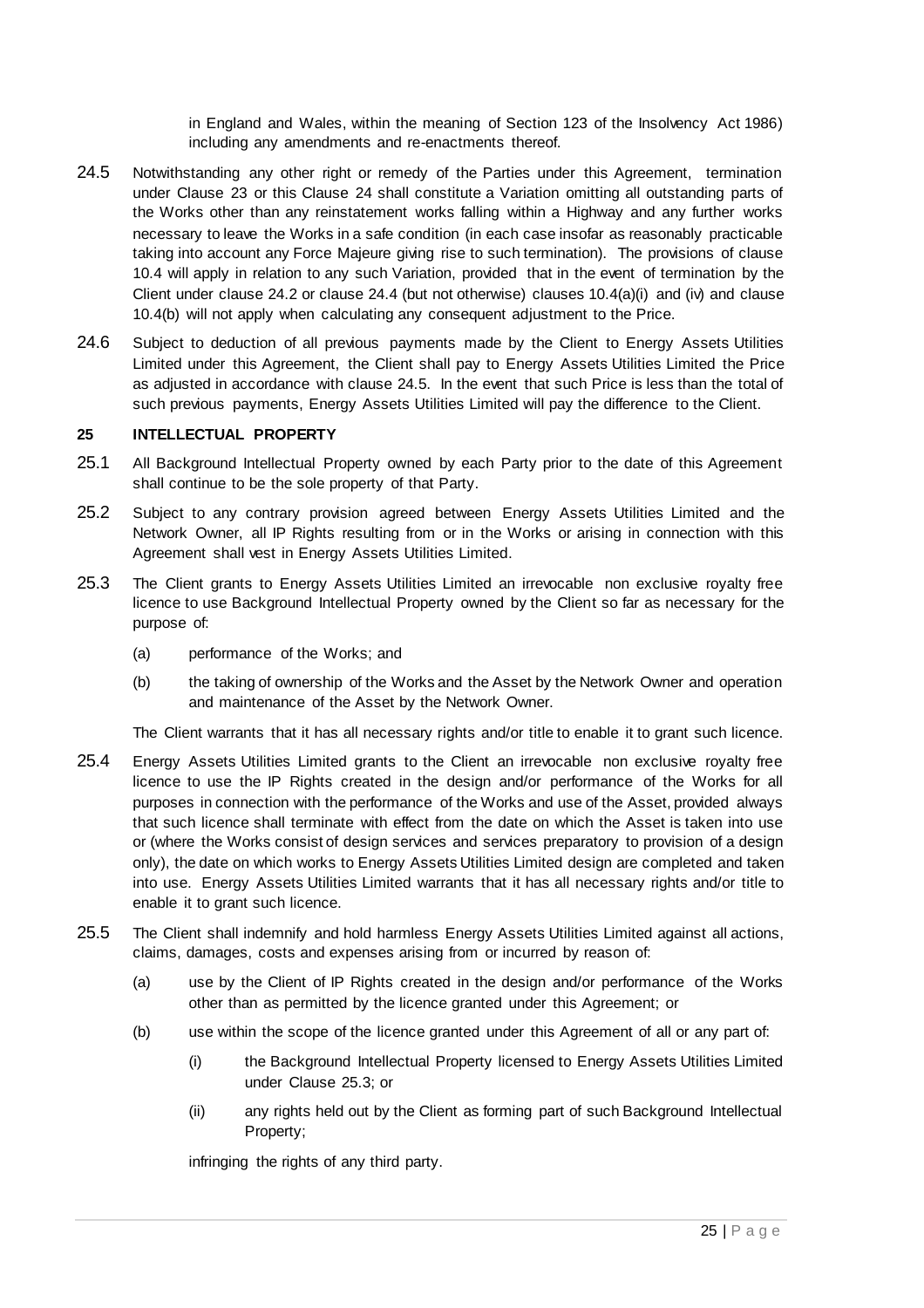#### <span id="page-25-0"></span>**26 CONFIDENTIALITY**

- 26.1 Each Party shall keep confidential all Confidential Information connected with the other Party or the business of the other Party that comes to its knowledge under or as a result of this Agreement. The Parties shall not disclose such information to any third party or use it other than for the management and performance of the Works except:
	- (a) to the extent Energy Assets Utilities Limited needs to disclose such information to the Network Owner in connection with the Gas Transporter Agreement or the Electricity Network Agreement, or any subcontractor or potential subcontractor for the purpose of seeking tenders for carrying out of the Works or any part of the Works;
	- (b) with the written agreement of the other Party or by requirement of law or of a regulatory authority or governmental body having jurisdiction over the Parties, or by any recognised stock exchange;
	- (c) to a Party's professional advisers;
	- (d) where the information is in or comes into the public domain (otherwise than by failure of a Party to comply with its obligations under this Agreement);
	- (e) where the receiving Party can show that it had the information in its possession prior to disclosure free from any obligation of confidentiality to the other Party or any third party;
	- (f) where the receiving Party can show that the information was developed independently by the receiving Party without reference to information disclosed by the disclosing Party;
	- (g) where the information is or becomes lawfully available to the receiving Party from a source having a right to disclose the same; or
	- (h) where expressly permitted under this Agreement.
- 26.2 Where a Party makes disclosure to any employee, consultant, subcontractor, potential subcontractor or agent, that disclosure shall be subject to obligations equivalent to those set out in this Agreement. Each Party shall use all reasonable endeavours to procure that any such employee, consultant, subcontractor, potential subcontractor or agent complies with such obligations, provided that each Party shall continue to be responsible to the other in respect of any disclosure or use of Confidential Information by a person to whom disclosure is made by that Party.
- 26.3 Upon Final Completion of the Works or earlier termination of Energy Assets Utilities Limited employment under this Agreement, each Party shall return to the other all Confidential Information which has been disclosed by the other Party.

### <span id="page-25-1"></span>**27 ENTIRETY OF AGREEMENT AND AMENDMENTS**

- 27.1 This Agreement constitutes the entire agreement between Energy Assets Utilities Limited and the Client in connection with its subject matter and supersedes all prior representations, communications, agreements, negotiations and understandings whether oral or written concerning the subject matter of this Agreement.
- 27.2 Each of the Parties acknowledges and confirms that it does not enter into this Agreement on the basis of and does not rely upon and has not relied upon any statement or representation (whether negligent or innocent) or warranty or other provision (in any case whether oral written, express or implied) made or agreed to by any person (whether a party to this Agreement or not) except those expressly set out in this Agreement.
- 27.3 The above does not apply to any statement representation or warranty made fraudulently or to any provision of this Agreement that was induced by fraud.
- 27.4 No amendment to this Agreement shall be binding on the Parties unless in writing and signed by both Parties.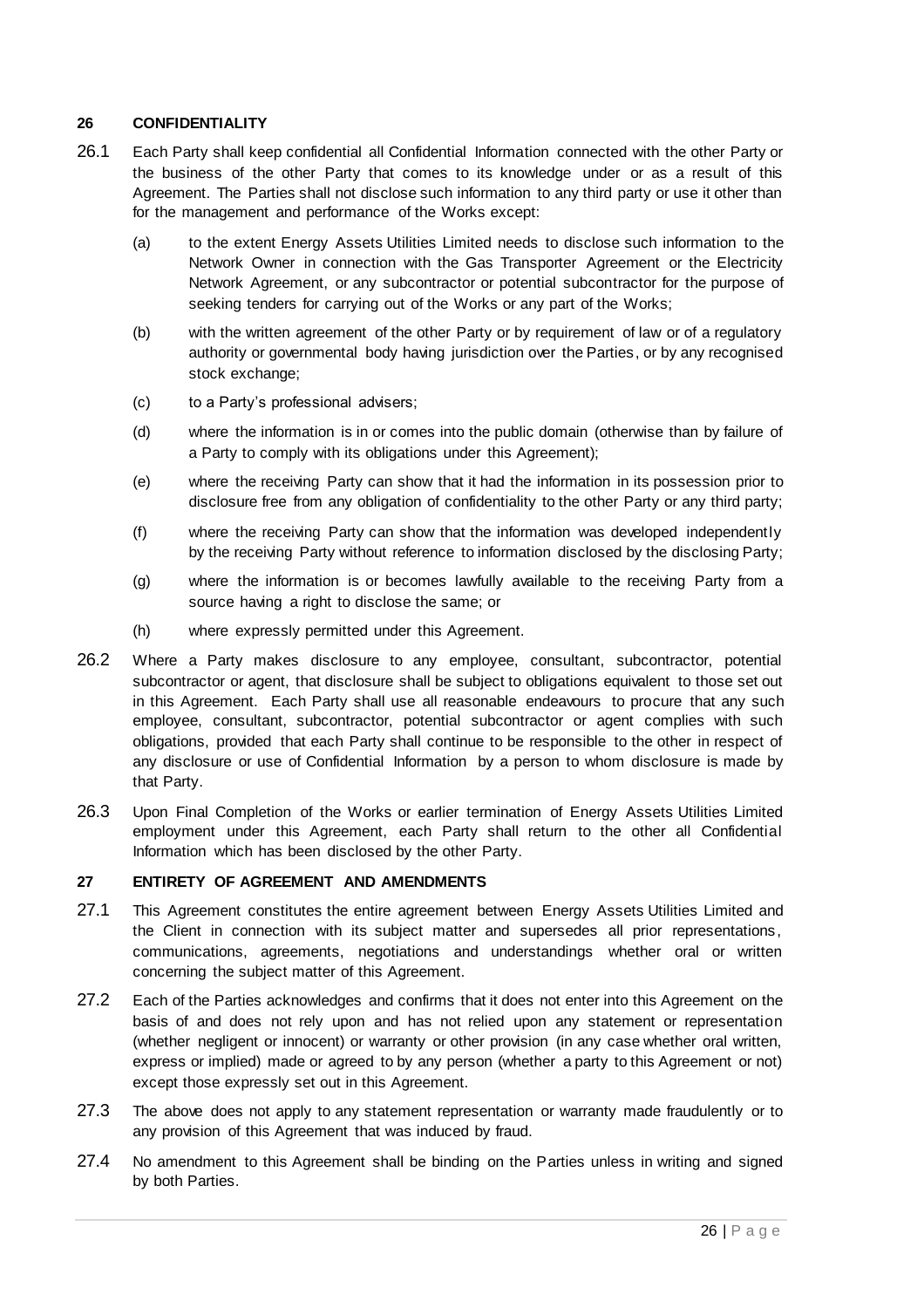#### <span id="page-26-0"></span>**28 WAIVER**

- 28.1 No term of this Agreement shall be considered waived by either Party unless such waiver is set out expressly in writing and signed by the Party waiving such term. No such waiver shall be a waiver of any default or breach of the terms of this Agreement unless expressly set forth in such waiver.
- 28.2 The non-enforcement of any terms of this Agreement by either Party shall not be construed as a waiver of or otherwise prejudicial to the rights of such Party under this Agreement or at law or in equity.
- 28.3 No failure or delay in exercising any right or remedy under this Agreement shall be construed as a waiver of that right or remedy.
- 28.4 No single or partial exercise of any right or remedy shall preclude further exercise of that right or remedy.
- 28.5 No waiver by a Party of any breach of this Agreement shall be construed as a waiver of any preceding or subsequent breach.

#### <span id="page-26-1"></span>**29 RELATIONSHIP OF PARTIES**

29.1 The status of Energy Assets Utilities Limited shall be that of independent contractor and the relationship of the Parties shall not be that of principal and agent or employer and employee.

#### <span id="page-26-2"></span>**30 ASSIGNMENT AND SUB-CONTRACTING**

- 30.1 Neither Party may assign or otherwise transfer the benefit of this Agreement without the prior written consent of the other Party, which consent may not be unreasonably withheld or delayed, provided that such consent shall not be required for an assignment by Energy Assets Utilities Limited to an Affiliate.
- 30.2 Energy Assets Utilities Limited shall have the right to sub-contract the whole or any part of the Works. Any such sub-contracting shall not relieve Energy Assets Utilities Limited from any liability or obligation under this Agreement.

### <span id="page-26-3"></span>**31 NOTICES**

- 31.1 Any notices or other communications between the Parties under this Agreement shall be given in writing or (where expressly permitted by the terms of this Agreement) confirmed in writing.
- 31.2 Unless otherwise agreed any such notice of communication shall be respectively addressed and sent by personal delivery, facsimile transmission or registered post, recorded delivery or prepaid first class post to the address and/or other relevant contact details set out in the Quotation.
- 31.3 Any such notice or communication shall be deemed to have been duly delivered and received:
	- (a) at the actual time of delivery if delivered personally;
	- (b) at the time of legible receipt if transmitted by facsimile;
	- (c) three (3) working days subsequent to the date of posting if sent by registered post, recorded delivery or pre-paid first class post.

#### <span id="page-26-4"></span>**32 THIRD PARTY RIGHTS**

32.1 Notwithstanding references in any provision of this Agreement to a third party (whether by name, description or as a member of a class), the Parties do not intend such provision to be enforceable by the third party in its own right. No party other than a Party to this Agreement shall have any right to enforce any provision of this Agreement pursuant to the Contracts (Rights of Third Parties) Act 1999.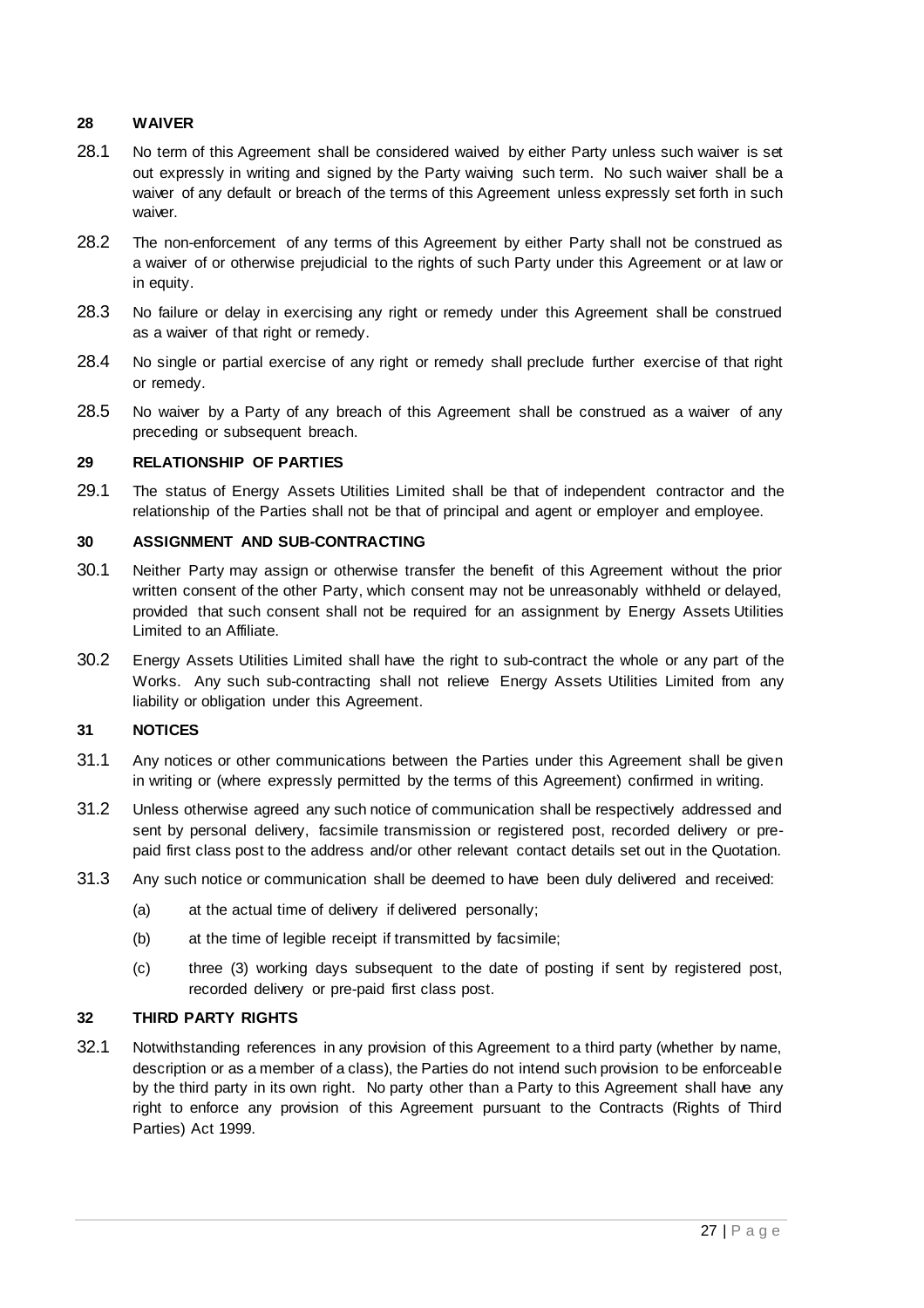#### <span id="page-27-1"></span><span id="page-27-0"></span>**33 LAW AND DISPUTES**

- 33.1 This Agreement shall be governed by and construed in accordance with the laws of England.
- 33.2 The English Courts shall jurisdiction in relation to all matters under or in connection with this Agreement. Such jurisdiction shall be exclusive save in relation to any enforcement of a judgment of the English Courts.
- 33.3 Any dispute between the Parties may be referred to adjudication in accordance with the TeCSA Adjudication Rules.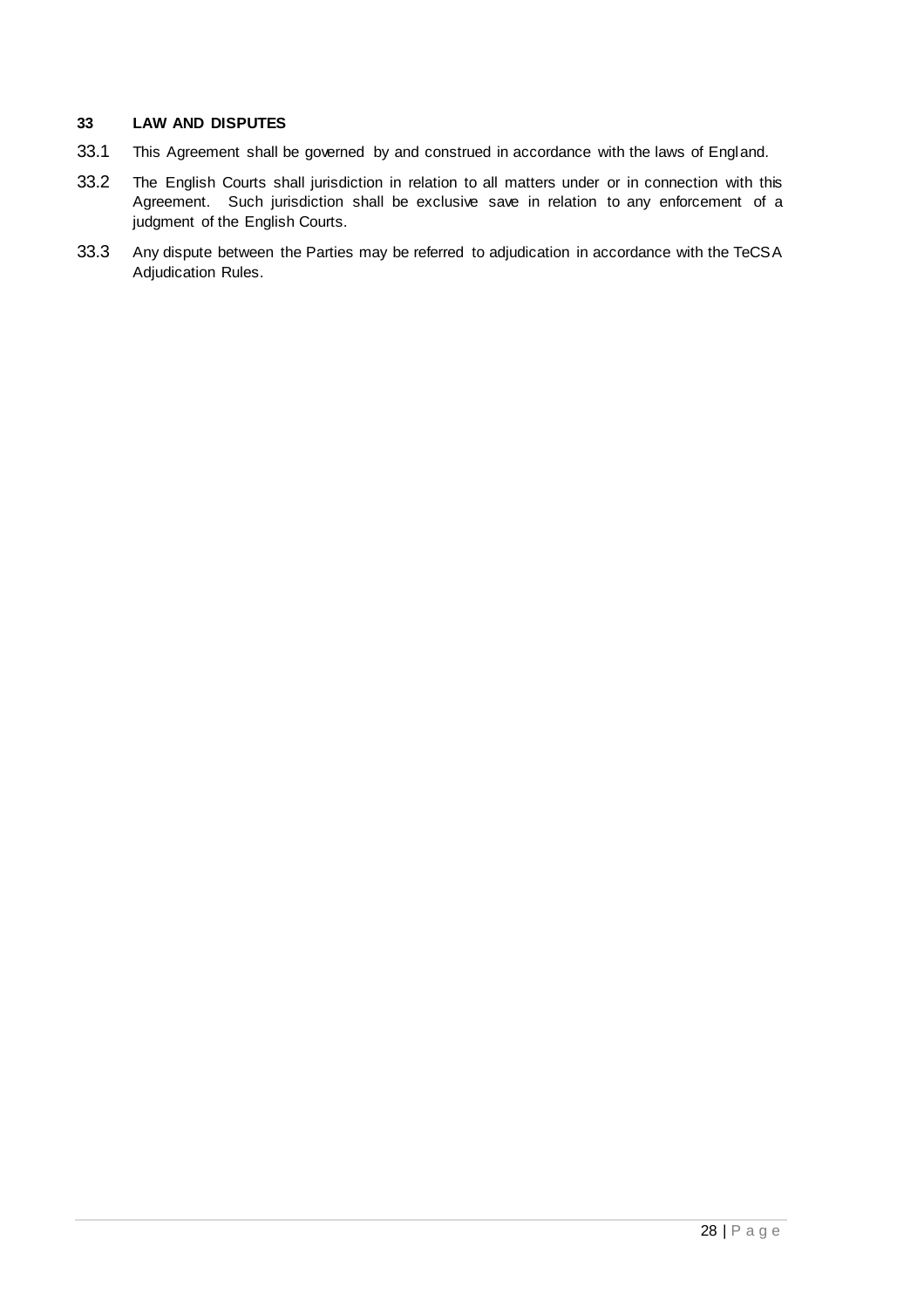# **SCHEDULE 2**

# <span id="page-28-0"></span>**1 DELAY LIABILITY**

| Value of Works (assessed<br>as the Price as adjusted in<br>accordance with this<br><b>Contract</b> ) | Rate of Liquidated<br>Damages per Working<br>Week | <b>Aggregate limitation of liability</b><br>for delay to completion of all or<br>any part of the Works |
|------------------------------------------------------------------------------------------------------|---------------------------------------------------|--------------------------------------------------------------------------------------------------------|
| up to $£1,000$                                                                                       | £10                                               | Lesser of $£200$ or the Price                                                                          |
| £1,001-£4,000                                                                                        | 1\% of the Price                                  | 20% of the Price                                                                                       |
| £4,001-£20,000                                                                                       | $0.75\%$ of the Price                             | 15% of the Price                                                                                       |
| $>\pounds 20,000$                                                                                    | $0.5\%$ of the Price                              | 10% of the Price                                                                                       |

# <span id="page-28-1"></span>**2 A SUMMARY OF ROLES AND DUTIES UNDER CDM 2015**

| <b>CDM</b> dutyholders                          | <b>Summary of role/main duties</b>                                                                 |
|-------------------------------------------------|----------------------------------------------------------------------------------------------------|
| <b>Clients</b> are organisations or individuals | Make suitable arrangements for managing a project. This includes making sure:                      |
| for whom a construction project is carried      | other dutyholders are appointed;                                                                   |
| out.                                            | sufficient time and resources are allocated. Make sure:                                            |
|                                                 | relevant information is prepared and provided to other dutyholders;                                |
|                                                 | $\blacksquare$ the principal designer and principal contractor carry out their duties;             |
|                                                 | ■ welfare facilities are provided. See paragraphs 23-52 for more guidance.                         |
| Domestic clients are people who have            | Domestic clients are in scope of CDM 2015, but their duties as a client are normally               |
| construction work carried out on their          | transferred to:                                                                                    |
| own home, or the home of a family               | $\blacksquare$ the contractor, on a single contractor project; or;                                 |
| member that is not done as part of a            | $\blacksquare$ the principal contractor, on a project involving more than one contractor. However, |
| business, whether for profit or not.            | the domestic client can choose to have a written agreement with the principal designer             |
|                                                 | to carry out the client duties. See paragraphs 53-56 for more guidance.                            |
| Designers are those, who as part of a           | When preparing or modifying designs, to eliminate, reduce or control foreseeable risks             |
| business, prepare or modify designs for         | that may arise during:                                                                             |
| a building, product or system relating to       | construction; and                                                                                  |
| construction work.                              | the maintenance and use of a building once it is built. Provide information to other               |
|                                                 | members of the project team to help them fulfil their duties. See paragraphs 72-93 for             |
|                                                 | more guidance.                                                                                     |
| Principal designers** are designers             | Plan, manage, monitor and coordinate health and safety in the pre-construction phase               |
| appointed by the client in projects             | of a project. This includes:                                                                       |
| involving more than one contractor. They        | identifying, eliminating or controlling foreseeable risks;                                         |
| can be an organisation or an individual         | ensuring designers carryout their duties. Prepare and provide relevant information to              |
| with sufficient knowledge, experience           | other dutyholders. Provide relevant information to the principal contractor to help them           |
| and ability to carry out the role.              | plan, manage, monitor and coordinate health and safety in the construction phase. See              |
|                                                 | paragraphs 94-115 for more guidance.                                                               |
| Principal contractors are contractors           | Plan, manage, monitor and coordinate health and safety in the construction phase of a              |
| appointed by the client to coordinate the       | project. This includes:                                                                            |
| construction phase of a project where it        | $\blacksquare$ liaising with the client and principal designer;                                    |
| involves more than one contractor.              | $\blacksquare$ preparing the construction phase plan;                                              |
|                                                 | organising cooperation between contractors and coordinating their work. Ensure:                    |
|                                                 | suitable site inductions are provided;                                                             |
|                                                 | e reasonable steps are taken to prevent unauthorised access;                                       |
|                                                 | workers are consulted and engaged in securing their health and safety, and                         |